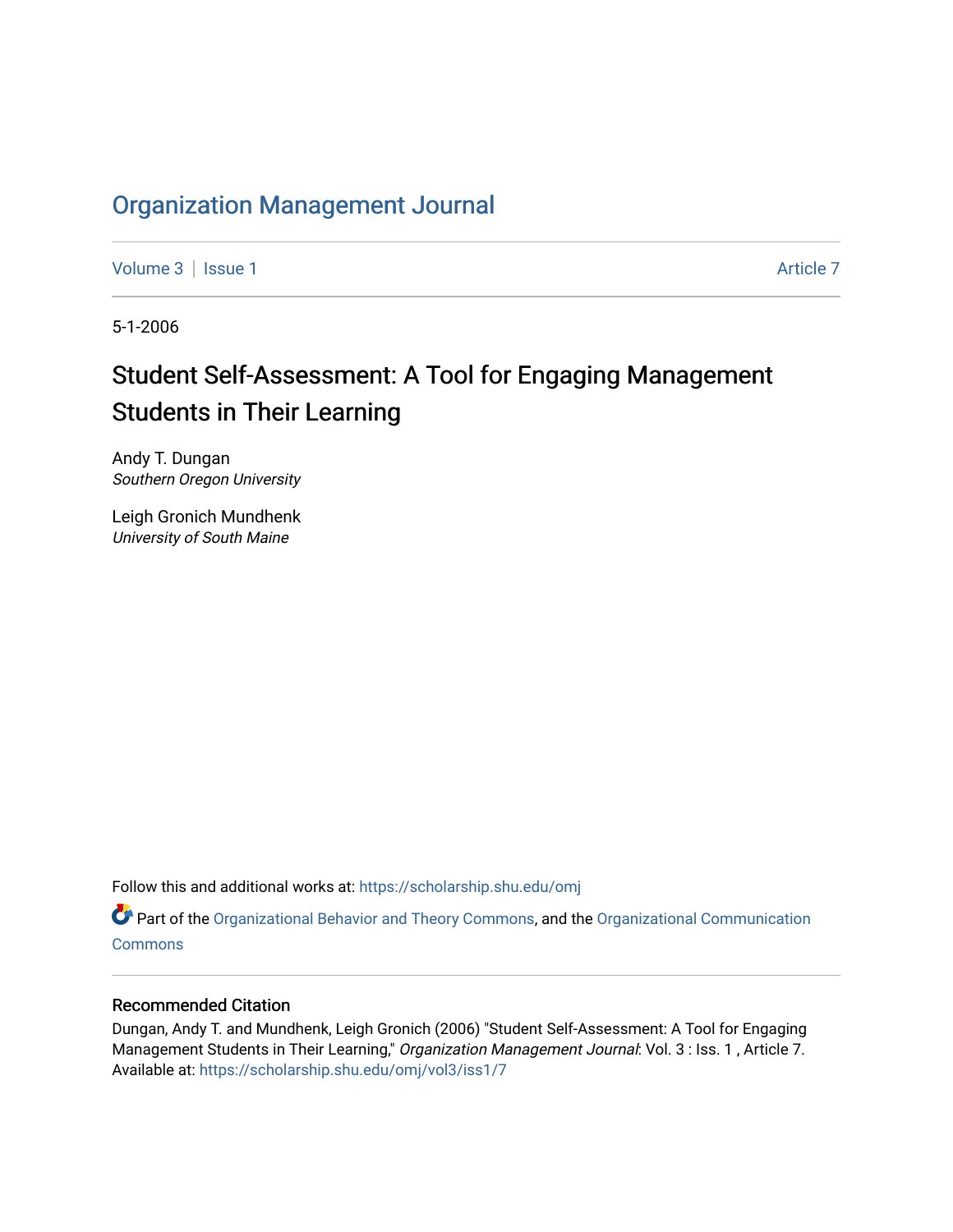Organization Management Journal Teaching & Learning 2006 Vol. 3, No. 1, 54-73 © 2006 Eastern Academy of Management ISSN 1541-6518 www.omj-online.org

# **Student Self-Assessment: A Tool for Engaging Management Students in Their Learning**

#### [ANDY T. DUNGAN](mailto:dungan@sou.edu)

Southern Oregon University

#### [LEIGH GRONICH MUNDHENK](mailto:mundhenk@usm.maine.edu)

University of Southern Maine

This article discusses the use of student self-assessment (SSA) for formative and summative assessment in two undergraduate programs, a management program and a leadership program, to encourage students to become more engaged in their learning. Using action research, we used an iterative process of changing or refining our methods to accommodate the differences in our teaching environments, concluding that different methods may be desirable in different environments, and that students appear to benefit from SSA regardless of the method used. Five overlapping themes emerged in the data we collected: how SSA 1) provided students with the opportunity to see the transformative impact their educations had on them, 2) acted as a motivator to their performance, 3) encouraged them to take personal responsibility for their learning, 4) had impact on their reflections as learners, and 5) encouraged them to be more honest and self-critical about their performance.

**Keywords**: Self-assessment, Self-evaluation, Self-directed learning, Student responsibility, Action research

We believe that one of the most important outcomes of a management or leadership program in a university setting is that students learn to take responsibility for their own learning, while in college and as life-long learners well after they have finished their undergraduate education. To accomplish this, we have used several pedagogical approaches aimed at fostering self-initiating and self-directing behaviors in our students. One about which we have become increasingly enthusiastic is student self-assessment (SSA). We define SSA very broadly as a project or activity that is determined either by the professor or students, in which students are, in part or in whole, responsible for the qualitative and/or quantitative assessment of their learning styles, outcomes, performance, or capabilities. In SSA, the student working alone, or in collaboration with the professor, establishes a set of criteria for assessment of the project, activity, or course. The goal of the assessment can be formative and/or summative. The goal of formative assessment is to assess performance progress as part of an ongoing learning process. Its role is to provide feedback that enables the learner to make changes. Thus, its purpose is developmental. The goal of summative assessment is to make judgments about and evaluate performance. It takes place at the end of a learning experience, such as an assignment or course (Palomba & Banta, 1999).

This article describes both the methodologies and benefits of SSA as a pedagogical tool in the distinctly different classrooms of both authors. Although the methods and techniques we used vary substantially due to our different styles, the courses we teach, and the demographics of our students, we share similar motivations for our use of SSA. Fundamental to our use of SSA is the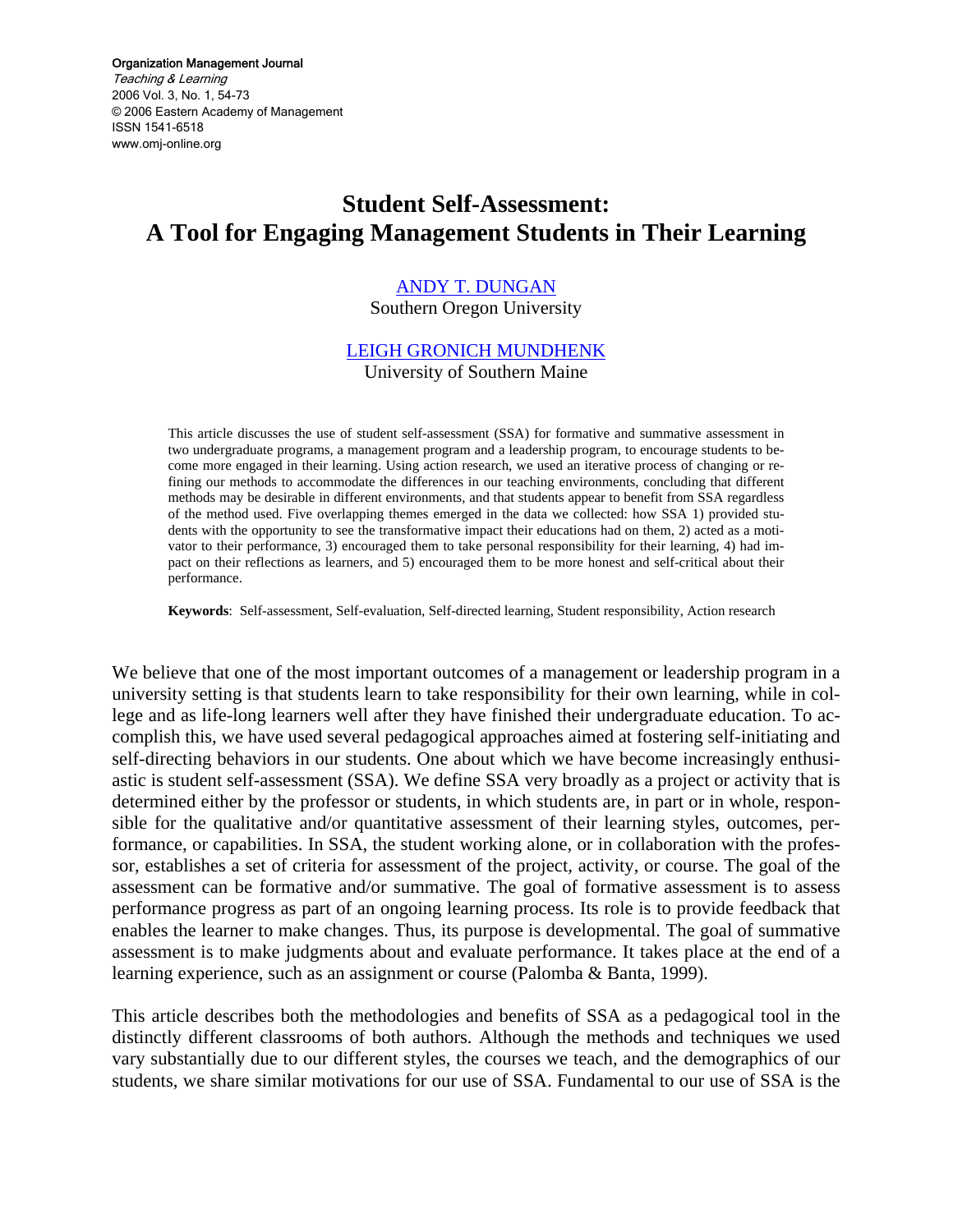goal that our management and leadership students become self-motivated and engaged in their learning, take responsibility for their learning, and reflect on what and how they are learning.

#### **Student Self-assessment—A Review of the Literature**

The literature on SSA, or student self-evaluation as it is sometimes referred to, provides a wide diversity of practice, goals, and methodologies, grounded in multiple theoretical frameworks such as social learning theory, behavioral theory, psychoanalytic theory, and personality theory; no single theoretical framework or practice informs the literature on SSA (Gordon, 1992). Although SSA has been used in a wide range of disciplines, most studies come from the professional fields, where the ability to assess one's work is important. Interestingly, however, there is a notable lack of studies on SSA in the management field. We found only two studies (Adams & King, 1995; Gopinath, 1999) that specifically addressed business or management students. The Gopinath study was done in an MBA class.

Gordon (1992) reviewed 11 studies on SSA, eight of which were in the health professions, and found that in nine of the studies authors claimed students experienced a wide range of cognitive and noncognitive changes. Noncognitive changes included attitudinal and behavioral changes, with some students demonstrating seriousness and enthusiasm for the process and others moving from initial distrust and discomfort to positive feelings about SSA. Cognitive changes included improvement in skills and performance. Benefits such as less stress over grading, enhanced communication between learner and teacher, enhanced motivation and self-directed learning, more time on task, fewer errors, and enhanced self-analytic behavior were reported. Allen & Flippo (2002) found that students had negative initial reactions but subsequently felt a sense of empowerment and control, as well as increased learning, from SSA activities. Most of the studies reported that students, even those suspicious or reluctant at first, had positive reactions to SSA (Allen & Flippo, 2002; Boud, 1995; Gordon, 1992; Longhurst & Norton, 1997; MacGregor, 1993a; McVarish & Solloway, 2002; Orsmond, Merry, & Reiling, 2002; Stefani, 1998; Taylor, 1998).

Clearly there are benefits to the use of SSA in professional education where "skills and habits of critical reflection are pillars of effective professional practice" (MacGregor, 1993b). Gordon's (1992) work provides us with important insights into the role that SSA can play in the education of health care professionals where self-assessment is a professional requirement. Boud (1995) addresses the use of SSA with student lawyers, describing it as a critical skill that enables them to take responsibility for their actions and professional development.

Boud (1995), considered one of the most significant contributors to the literature on SSA, describes it as a process comprised of two stages in distinct but related parts. First is establishing criteria for learning, which are the standards by which performance will be judged. The second involves judging how one has performed in light of these criteria. Boud (1995) feels the practice of SSA provides opportunities for learning as well as summative assessment, stating that, "…self-assessment must be seen as much as a learning activity as an assessment practice" (p. 207). He feels that to prepare students to be life-long learners, major emphasis should be placed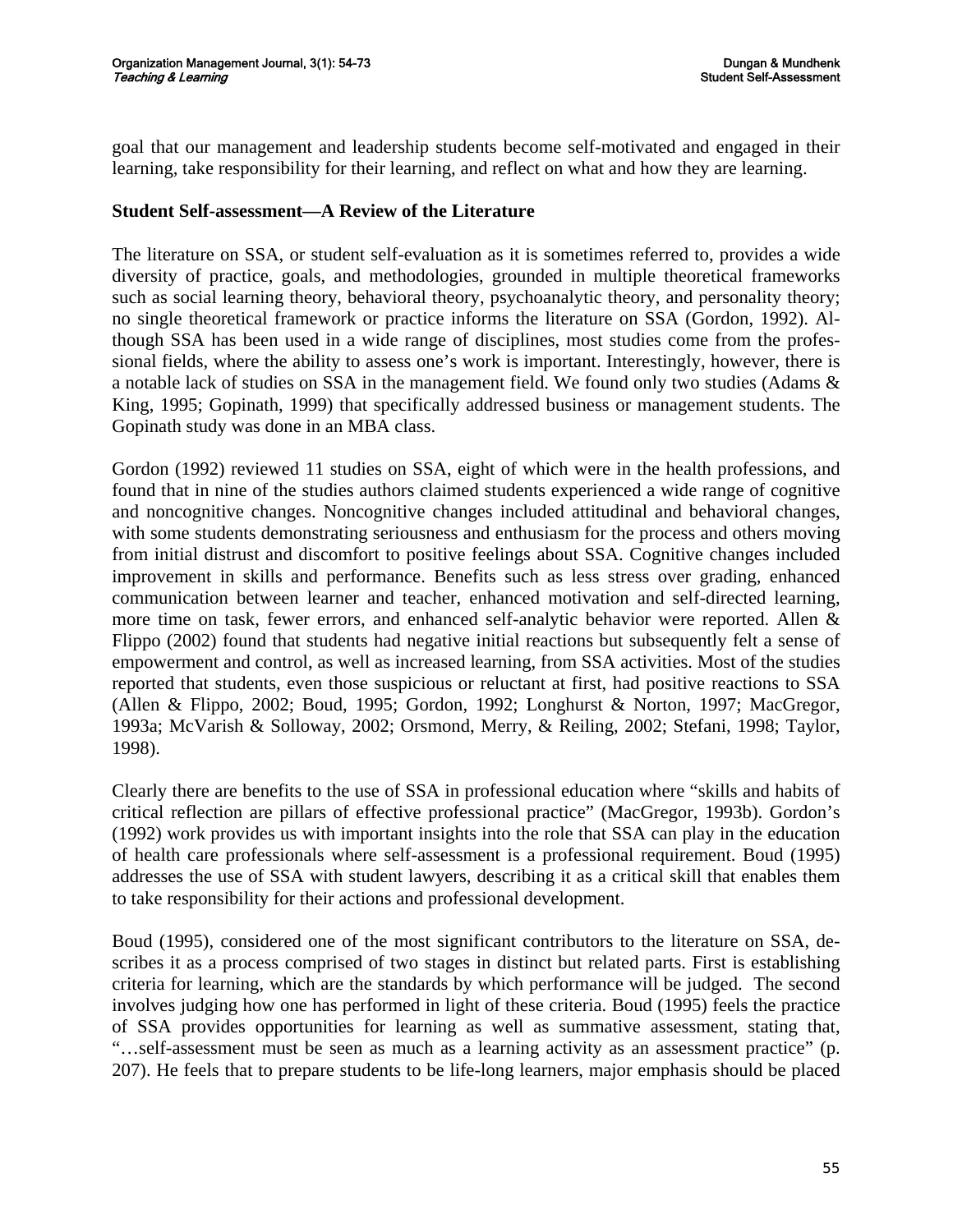on learning to learn; SSA benefits, therefore, are both formative and summative. He describes the goals and benefits of SSE as follows:

*… self assessment is about students developing their learning skills. It is not just another assessment technique to be set alongside others. It is about engaging learners with criteria for good practice in any given area and making complex judgements. It is not primarily about individuals giving themselves marks or grades. And it is not about supplanting the role of teachers. They are needed more than ever although their role will need to shift towards fostering students' self assessments rather than making judgements which do not take this into account (p. 17).* 

MacGregor (1993b), in introducing a journal issue devoted to the use of SSA in alternative colleges, describes SSA as both a process and an output for formative and summative purposes. Formative assessment using SSA focuses on personal development, an integral goal of education in such institutions.

Recently, authors have examined SSA as part of reform in assessment, asserting that assessment must move beyond the instructor only model and include student and peer assessment (Boud, 2000; Elwood & Klenowski, 2002; McVarish & Solloway, 2002; Stefani, 1998; Taras, 2002). Boud (2000) stresses that to develop a society where learning is promoted, individuals must develop sustainable, life-long self-assessment skills. To accomplish this, he believes that student assessment has to " move from the exclusive domain of assessors [instructors] into the hands of learners" (p. 151).

The literature on SSA describes its use in a broad variety of classroom contexts, using multiple methodologies, many of which incorporate a holistic and comprehensive approach to learning that goes beyond simply determining criteria and conducting a self-assessment. Despite these variations, the major purposes for using SSA—to help students become independent, autonomous, effective, reflective, and self-directed learners who are responsible for their learning and the assessments of their learning—are universal. The literature provides significant evidence that SSA provides these benefits.

*Self-directed Learning.* Perhaps one of the most obvious benefits of SSA is that it promotes selfdirected learning, especially among adult learners, enhancing learners' motivation and feelings of relevance (Knowles, 1990; Knowles, Holton, & Swanson, 1998). Knowles (1990), one of the most prolific advocates of self-directed learning, believed that students learn best and become more engaged in their learning when they create their own learning goals determined by their own needs and desires to know. Thus, for him, the process of SSA began with the creation of learning goals and objectives.

SSA has been shown to motivate students having a difficult time engaging in their learning (Adams & King, 1995; Gordon, 1992; Stefani, 1998). For these individuals, SSA may act as a motivator, giving them greater control and responsibility over their learning. SSA can also help students learn how to facilitate their own learning by giving them insights into how they learn.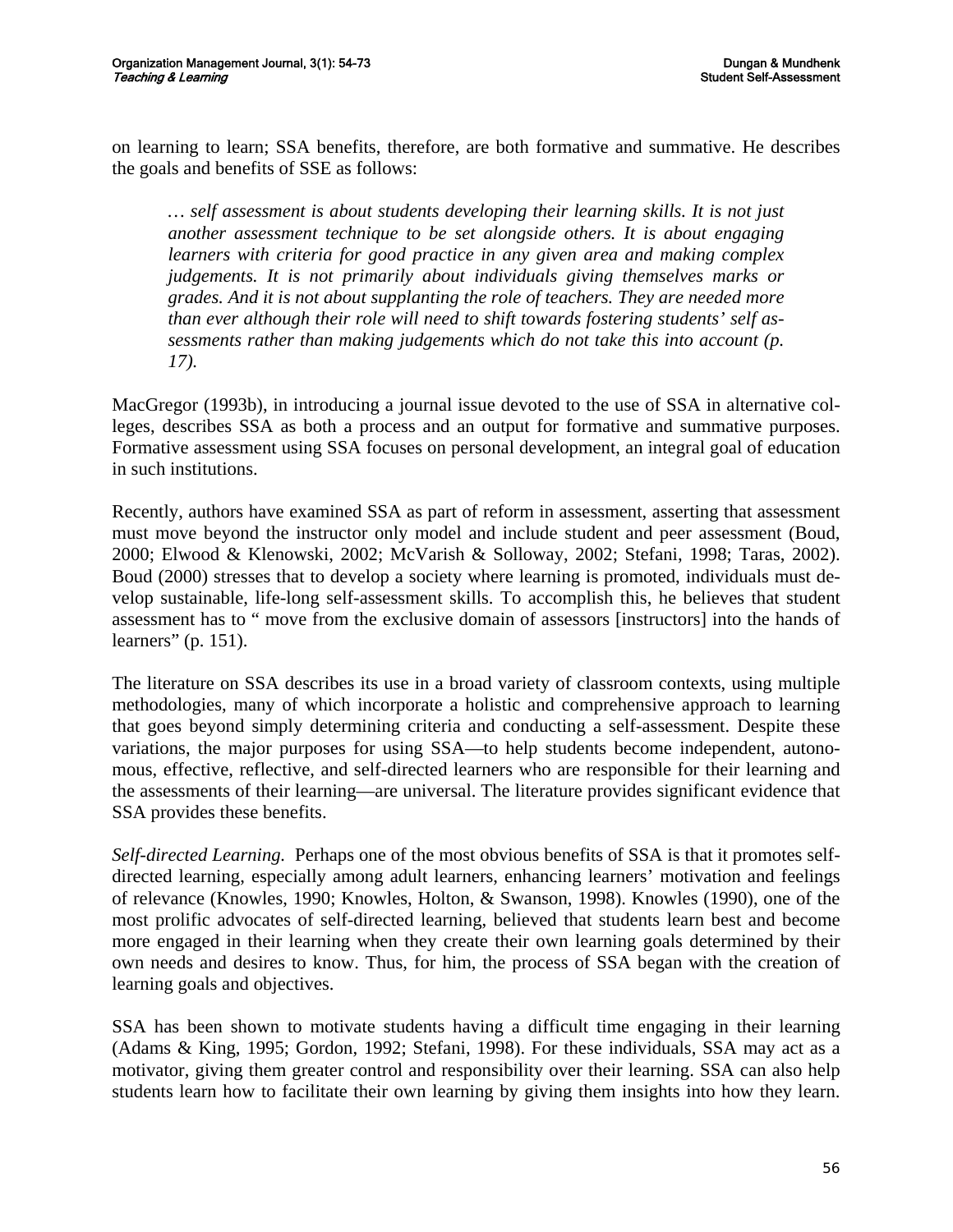Larisey (1994) describes a self-assessment project used to promote self-directed learning with returning students accustomed to the traditional model of teacher as evaluator. Based on the belief that learners have individual strengths, needs, and learning styles, the method includes a four-step process in which students develop a learning history, assess their learning style, determine their level of self-awareness, and develop a profile of how they learn. The profile helps them determine their fit with various instructional styles and how they can best direct their own learning.

*Personal Development.* Haswell (1993) credits SSA with having positive effects on students' development, which he defines as " a continuum of gradual shifts in affective and conceptual frames, urged on by both inner and outer promptings…" (p. 85). He examined 50 pairs of course self-evaluations written in freshman and senior classes, and found that SSA stimulates or encourages students' development as they describe their learning experiences in personal ways. There are several other examples of how SSA is used to promote the development of students. Waluconis (1993), asked students to write end of course self-evaluations in lieu of grades; for them the act of writing their SSA became a process of self-discovery, laying the groundwork to take a more realistic and responsible attitude towards their current and future learning. Through this process they began to understand that learning in college is, in part, learning about what you don't know or understand, and that this is a sign of personal growth, not failure.

Writing has a prominent place in the use of SSA, particularly as a means to promote reflection. Soldner (1997) describes how freewriting, a form of journaling, provides the opportunity for students to assess how well they are learning. Through freewriting, students examine what is working for them in order to build on their successes. They also assess their difficulties and consider strategies and steps to overcome them. SSA enhances students' ability to understand how they know what they know, important metacognitive skills (Soldner, 1997). This may emanate from the intense focus on reflection often used in the SSA process. Several authors (for example, Boud, 2001; McVarish & Solloway, 2002; Taylor, 1998) suggest the use of journaling to engage students in examining and reflecting on their learning and learning processes, especially their "affective or metacognitive development" (p. 319). Students learning to conduct SSA's become more independent of the instructor and enhance their ability to become more reflective about their learning (Boud, 1995; Gordon, 1992; Lasonen, 1995). The development of reflective skills, in turn, becomes an integral step in further developing students' SSA skills.

*Uses of SSA.* Promoting understanding has been an important purpose for SSA. Ben-Chaim and Zoller (1998), as part of the reform movement in science education, developed methods for testing higher order cognitive skills in an undergraduate biology course. They believed that without the use of SSA these skills could not be effectively developed. They found that while students believed they could conduct SSAs, they had a difficult time evaluating their higher order skills. The authors felt this was both a function of them not having fully developed the skills to selfassess and their expectations that instructors, not students, should conduct the assessment. Longhurst (1997) used SSA as a way to encourage deep learning on writing assignments for second year psychology students. Using essay assignments, students and tutors assessed students' papers. Tutors and students generally did an accurate job of assessing the student's learning.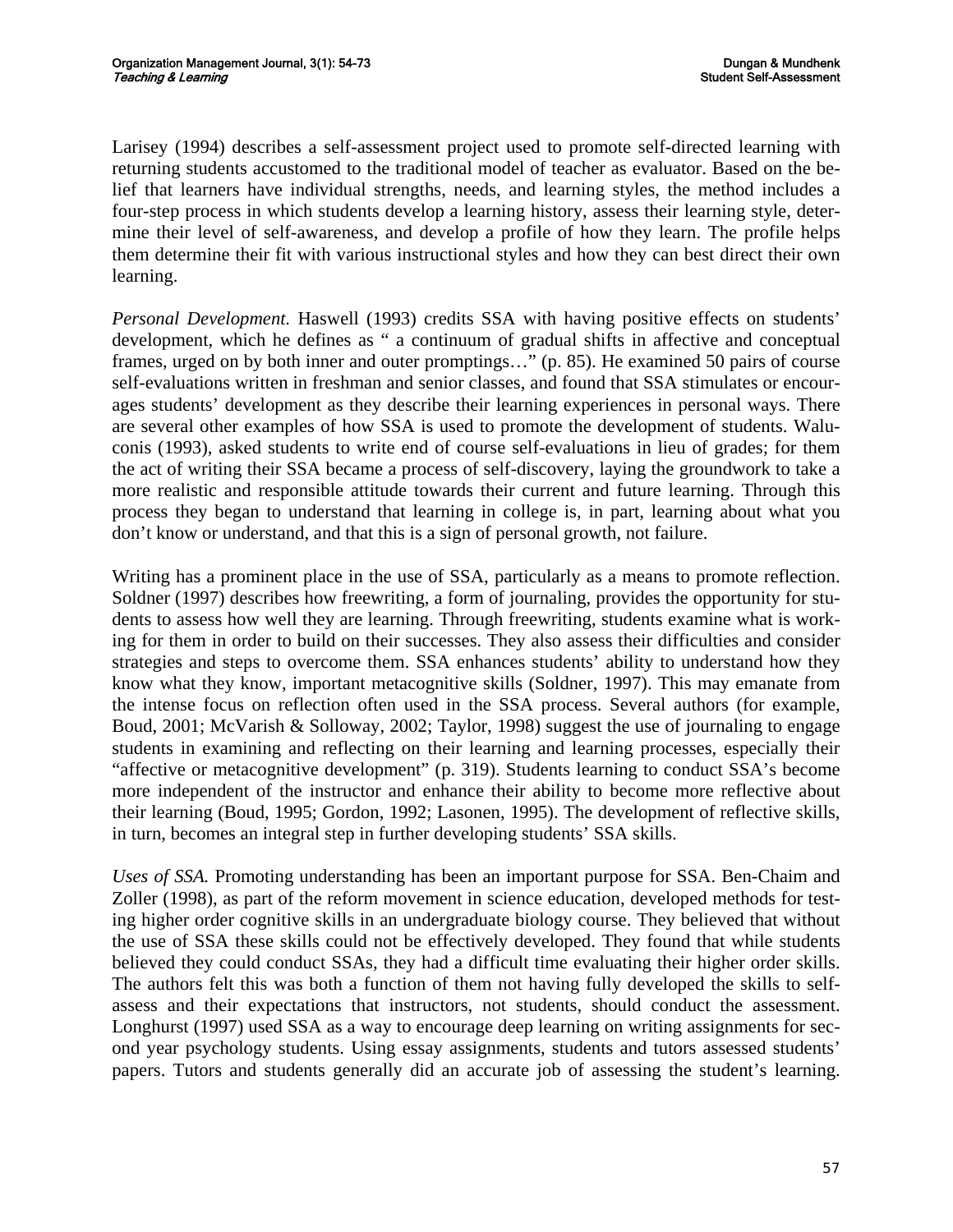However, the authors found that poorer performers often scored themselves higher than their tutors and better performers scored themselves lower.

SSA has also been used in conjunction with group activities. Stefani (1998) describes how SSA substantially improved performance on a major group project in a graduate level environmental science class. Students determined criteria for the project and developed their methods of assessment, agreed to by the teachers. Groups maintained learning logs to help them understand their learning process. Stefani found that performance improved substantially on the project due to students' ownership over the criteria and reflection on their performance. Student satisfaction was also found to increase. Oldfield and MacAlpine (1995) used SSA in an international setting with student groups where groups were given tasks, such as obtaining information to share with other groups. Self-assessments of their group performance were then compared with instructor assessments. They found that starting with small tasks with clearly defined steps helped students develop skills and confidence in doing SSAs and, thus, improved their ability to do so. Blowers (2003) had students assess their skills in three areas important to their success on a group project. He then used those self-assessments to create groups that included all skills.

Much research has been completed looking at the correlation between student, peer, and instructor grades. Poor correlations would suggest that use of self- or peer-assessments, in lieu of instructor-assessment, should be used for formative, but not summative, purposes. Gopinath (1999) studied the use of self- and peer-assessments as alternatives to instructor-assessment of class participation in an MBA strategy course. He found that both self and peer grades were higher than instructor grades although peer-instructor agreement was greater. He concluded that self- and peer-assessment should be used for formative, not summative, purposes. (Orsmond, Merry, & Reiling, 1997, 2000; Orsmond et al., 2002) studied the use of SSA for evaluation of poster projects completed by first-year undergraduate biology students through a number of studies. They found that explicitly providing multiple criteria for grading, as opposed to giving one overall grade, improved agreement of tutor, peer and student evaluations and reduced misunderstandings related to project requirements. Misunderstanding of assignments by students was determined to be the primary cause of differences in evaluation scores. In later studies, they found that the use of specific exemplars (in this case previous posters) and developing grading criteria jointly with students substantially improved the correlation between tutor, peer, and student scores.

Stefani (1992) explored SSA in a laboratory practical project for biochemistry where students in groups developed, with tutor assistance, the criteria to be used for grading. Student scores were generally found to be lower than tutors', suggesting that students do not always assign higher grades than tutors or instructors. Sullivan (1997) compared self grades with instructor grades when using SSA to evaluate the quality of literature reviews completed by third year education students. He found there were substantial differences between student and instructor grades and that students had less understanding of the grading criteria. The literature on instructor, peer, and student grading correlation leaves us with the conclusion that caution must be exercised when using SSA for summative purposes, and that generally peer-assessment correlates higher with instructor grading than does SSA with instructor grades.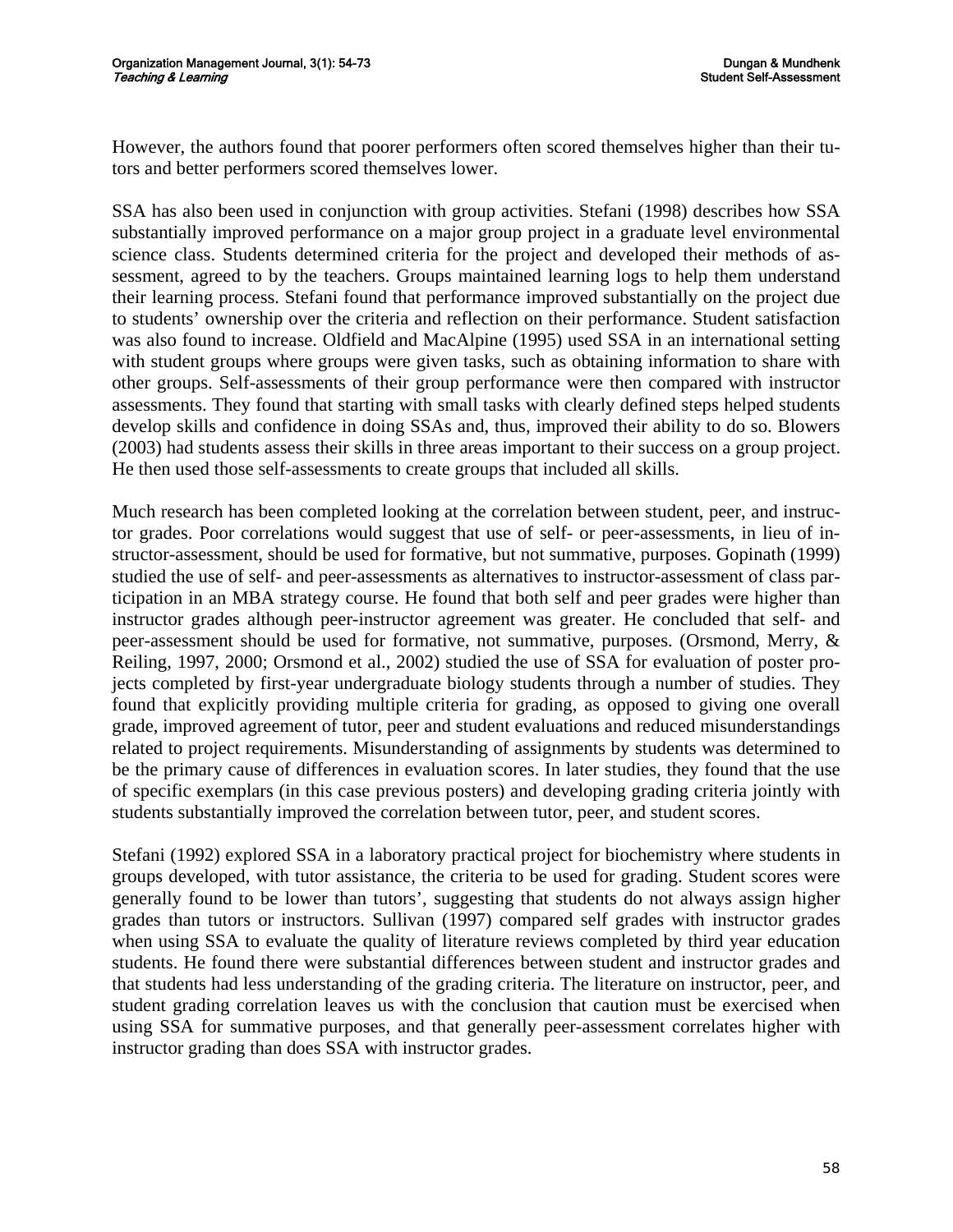SSA, as we see above, has been used extensively in simple course activities as well as for overall assessment of student performance. Its use as a formative tool may be more appropriate than for evaluation. The literature on SSA provides substantial evidence that it can be used successfully in multiple contexts and with varying methodologies. Importantly, the literature provides evidence that students can derive significant benefits from the shear act of doing SSA, regardless of the method used.

## **Goals of Inquiry**

Our initial interest in using SSA came from our desire to promote student self-direction and selfmanagement in our management and leadership students. As faculty who came to teaching as a second career, after long careers in industry, we understand the important role these behaviors play in school and workplace success. Intrigued by the potential for student development, we incorporated SSA into several of our courses and began a structured, but informal, process of inquiry into what the impact of SSA would be on students.

While our primary goal was to better understand the impact SSA would have on students in the specific contexts in which we taught, we also wanted to learn what impact SSA would have on us as instructors and how it might improve our own teaching. Like many teachers, we were influenced by Schon (1983), who believes that knowledge gained in practice is in the actual doing and reflection on that doing, and that learning comes from looking at our own experiences and connecting them with our feelings and the theories we are using. Schon believed that learning takes place as the situations we are engaged in unfold, further informing our action. Believing this to be true for our own learning, we deliberately engaged in our own practice of action, reflection, and self-assessment.

Initially, we planned to try several SSA methodologies and choose one with the most promising results for empirical study. We began by creating mid-course and end-of-course surveys to maintain consistency in our data collection. These surveys included open ended questions, as well as those answered using a Likert Scale, providing us with qualitative and quantitative data. Data from these surveys were collected for nine courses from one author and three from the other author. Written SSAs, which also provided us with rich quantitative and qualitative data, were collected electronically or scanned. These data, along with the open ended survey data were entered into qualitative data analysis software titled Nvivo (QSR International Pty Ltd., 2000) and analyzed using the program. Demographic data on the students were also collected. We input data from and analyzed 188 SSAs and 185 surveys.

Early in the project, as we began to analyze the data, we started to realize, as the literature had suggested, that no one methodology was appropriate for all of our courses, due to a number of important variables. We faced logistical barriers to using the same methodologies, but more importantly they, along with our style differences, caused us to think differently about how we conceived of using SSA in the classroom. While our goals were similar, our approaches were quite different. Unable to determine the best methodology for study, we used the action research process pioneered by Kurt Lewin (1946) and adapted it for classroom research, which involved developing questions, collecting and analyzing data, and coming up with new questions to stimu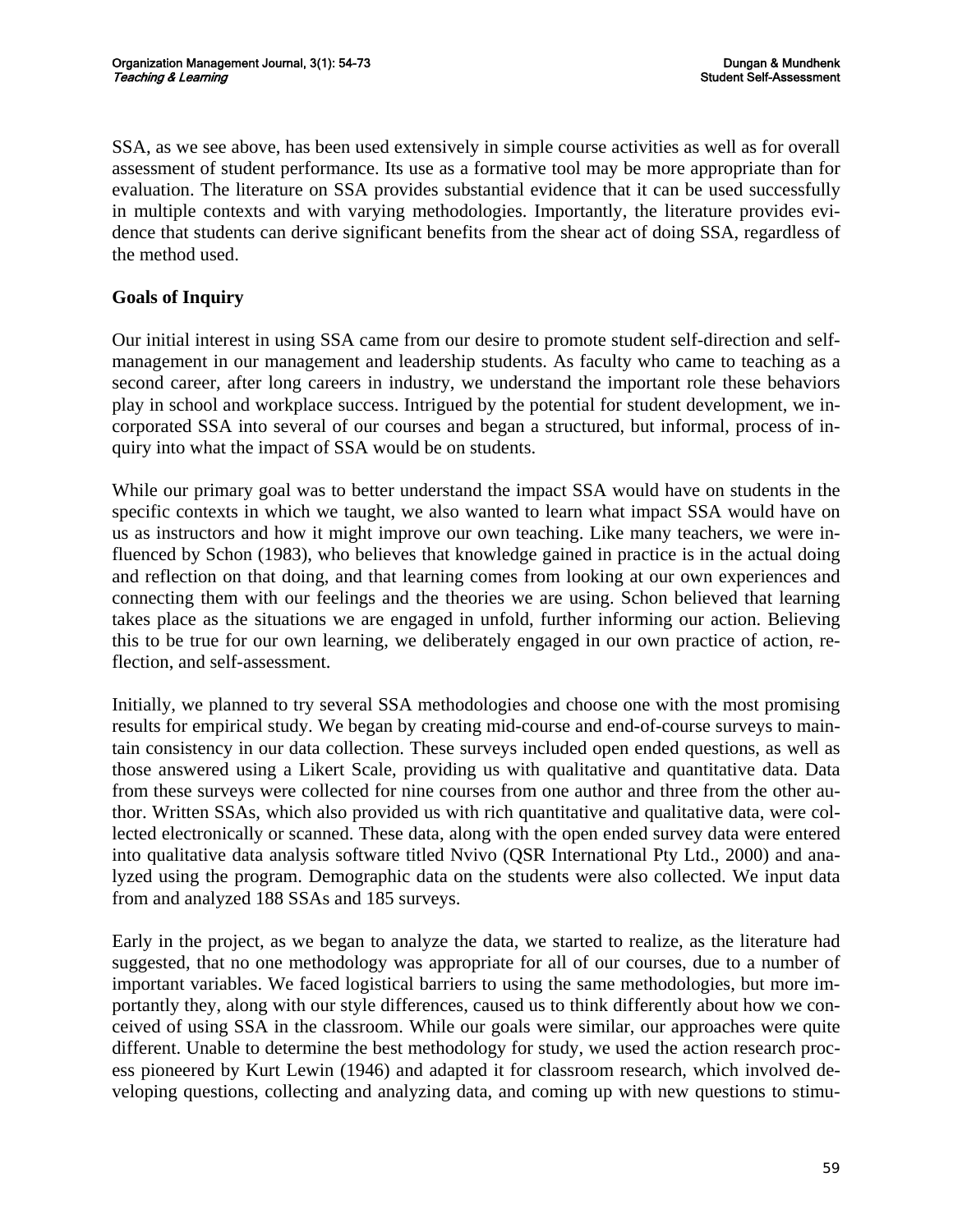late new areas of inquiry (McNiff, 1993, 1999; Schmuck, 1997, 2000; Stringer, 1999; Whyte, 1991). We hoped this would lead us to a preferred methodology that we could use for more formal study. We were unable to achieve this goal.

Due to our different styles and contexts, we began to shift our goal from doing an empirical study of one methodology to that of doing case studies. Letting go of the need to find one method freed us to engage in an iterative process of action research. We systematically continued to collect data that informed our decision-making and led to constant changes in the ways we were using SSA. Regardless of the method used, we were able to see from informal anecdotal evidence that that the act of using SSA had notable effects on our students, us as teachers, and our teaching.

# **SSA Methods**

Although we agreed about the goals and potential benefits of SSA, we used methodological differences that reflected differences in our beliefs about teaching, the settings in which we teach or have taught, and our student populations. Many of these differences were driven by the need to accommodate our highly differing contexts. Given the iterative nature of the process we used, it is difficult to describe the methods we used; in nearly every course we made changes. For example, in two courses one author used formal mid- and end-of- semester surveys to gather data. She then switched to guided freewriting to avoid placing boundaries on students' reflections. The following will provide an overview of the approaches we took.

## **Method #1**

One author's first experience with SSA was in a liberal arts college serving approximately 1,100 traditional students where he taught for five years. Undergraduate courses in which he used SSA included organizational behavior, business policy and strategy, management, human resource management, and international business. Class sizes generally ranged from 15 to 30. Most students were white and middle class. Half of the courses taught were in a traditional on-campus program, and the other half involved non-traditional students in evening and weekend programs. All courses were taught in a 14-week semester format with grading in whole letter increments. The author's purpose for using SSA was to encourage students to become more aware of and ca-

pable of participating in the assessment of their performance. In addition, he hoped the use of SSA would help them take more responsibility for their own learning in order to foster life-long learning skills. His goals were to help students learn the importance of accurate reflection on their learning to enable them to improve their performance, a formative goal, and to participate in the determination of their course grade, a summative goal. Although there were a number of traditional assignments for the course, including papers, projects, and tests, which the author graded in the traditional manner in order to compute a final grade, students were asked to choose their own qualitative and quantitative criteria to use in determining their grade. Examples of qualitative criteria chosen were the degree of effort they put into the course, the depth of reflection in their learning journals, and their ability to make connections between what they were learning and the work world. Examples of quantitative criteria were derived primarily from the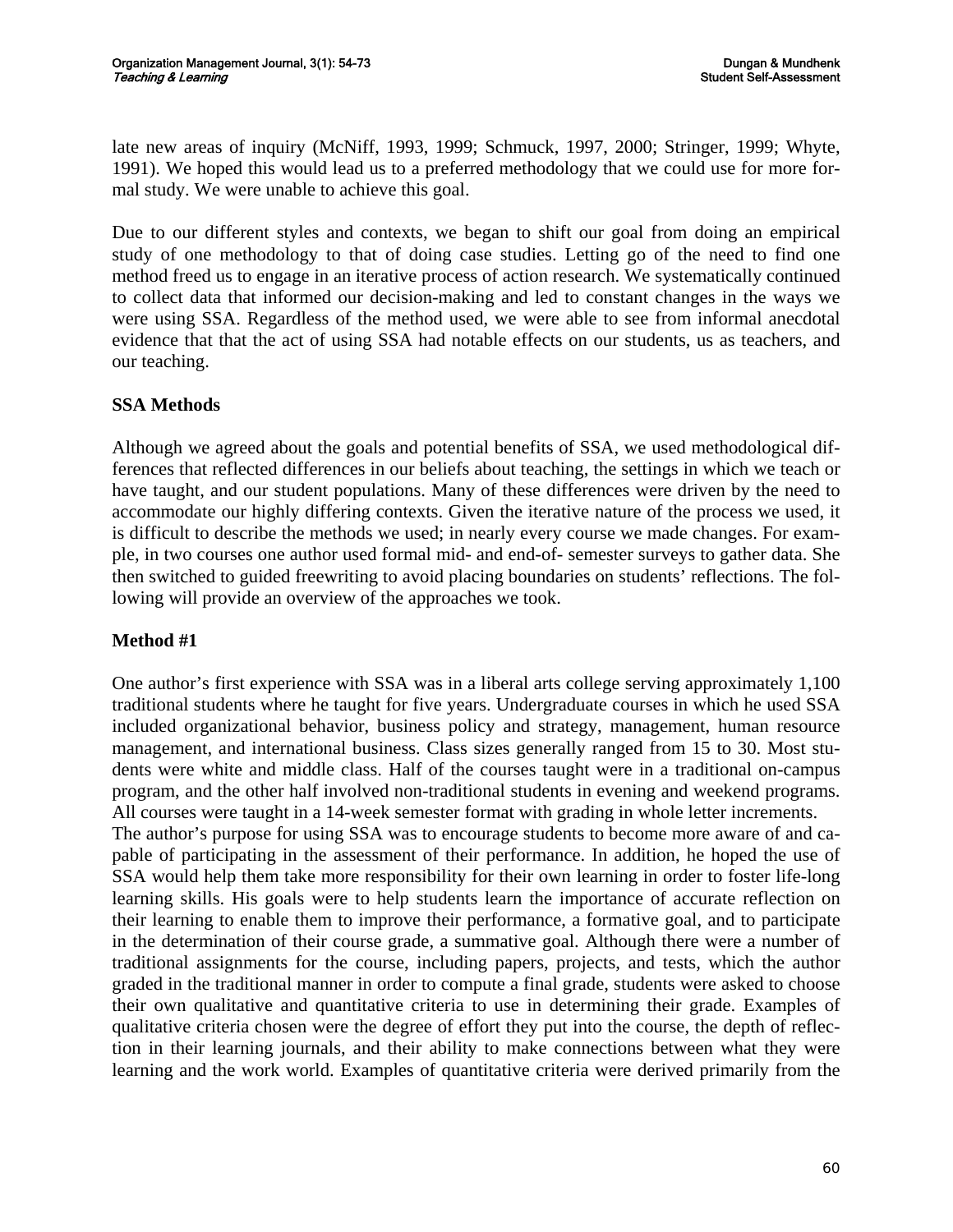course assignments. Scores on exams and projects, attendance, and the amount of reading completed were common criteria.

In order to ensure the successful use of SSA, students were given careful guidance in how to determine their criteria, which they created early in the course; there was also considerable focus on its importance throughout the course. Typical course activities were conducted including tests, research papers, cases, presentations, and group projects in which students were provided with feedback and grades. However, because students created their own assessment criteria, they were not obligated to use these graded assignments when completing their SSA at the end of the course. Although the author typically agreed with the students' grades, he maintained the right to change them; this was, however, done rarely and only after discussion with a student.

Because SSA was a new idea to many students, the author focused on the process and goals at the beginning of and throughout the course. He also used several SSA activities during the course. Some courses required students to keep learning journals, which greatly facilitated students' thinking about the criteria. Many of the activities used throughout the course were designed to help students understand more about themselves as learners and take more responsibility for their learning in the course.

# **Method #2**

The author later moved to a western, regional, public university with a focus on liberal education, serving approximately 5,100 traditional aged students. He initially implemented SSA as he had used it at the liberal arts college in his undergraduate courses on business planning, a capstone course required for all students; business policy and strategy; management; and finance. All courses were taught in the traditional on-campus program and included mostly non-minority students. The school was on a 10-week quarter system, and grading included plus and minus increments.

It soon became apparent that the seemingly minor differences in context, especially the use of a different grading system and the length of the courses, would drive changes in how SSA could be used. For example, the author encountered substantially more differences in how he and his students graded the course, due, in large part, to the use of the plus and minus grading system. In fact, nearly half, 43%, of the 76 SSA grades were higher than the grade assigned by the author. Because students' SSAs were turned in at their finals, there was insufficient time at the end of the semester to discuss and resolve these differences. Nor were many students available for discussion. The author did not want to undermine the integrity of the SSA process by assigning lower grades to their work without student consultation.

The shorter length of the course was a second factor requiring changes in methodology. The 10 week quarter substantially reduced the time available to discuss the self-assessment process with students at the beginning and mid-way through the course. Thus, students were less prepared to write the self-assessment paper and did not have enough time in advance to consider the criteria they were going to use for the SSA. Additionally, the quarter system created more time pressures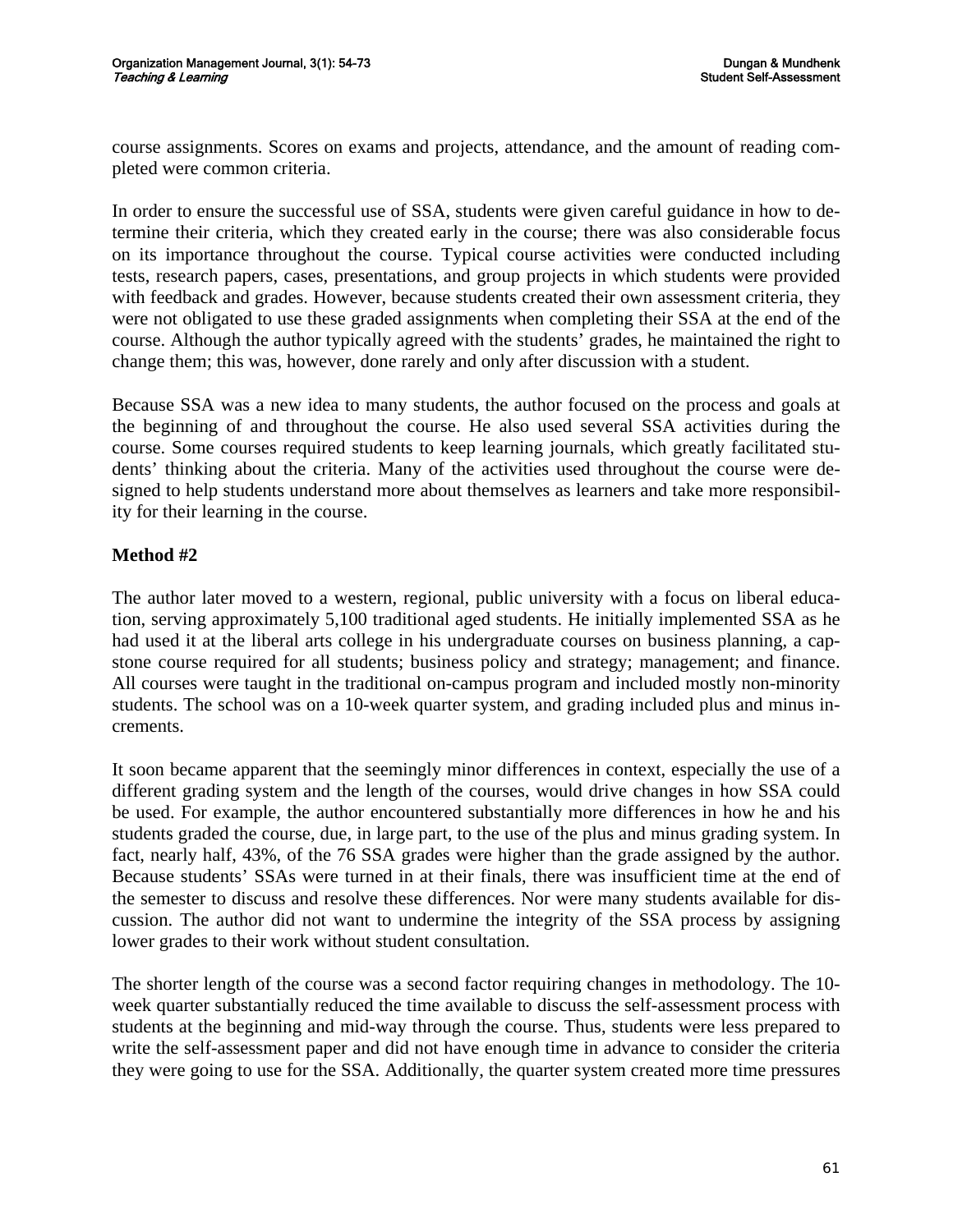for students during finals, thus making completion of the SSA at the end of the course more challenging.

As a result of both the increased discrepancy over student/professor assessment of grades and the reduced time available for SSA activities, the author discontinued the use of SSA as a means to determine students' final grades. Still committed, however, to using methods to encourage students to engage in their learning and see the relationship between their learning, performance, and grades, he changed the method by using the students' written SSA as an assignment worth 10 percent of their grade. Students determined criteria to evaluate their performance at the beginning of the semester, just as they had done in the first method, and the author used mid-course surveys and journals to enhance students' awareness of the role of SSA in the course. Students wrote an evaluation of how they had done in the course based on the criteria they had established at the beginning of the quarter. Unlike the previous method, this assignment, worth 10 percent of their grade, was turned in with students' finals and was graded by the author. Students' grades for this assignment were based on how effectively they assessed their performance, their honesty on the assessment, the quality of the criteria they chose, how well they explained their performance on individual criteria, their writing, and their persuasiveness. The remaining 90 percent of their grade was calculated using the more traditional approach of instructor assigned grades on the various assignments for the course.

# **Method #3**

The second author teaches in a Leadership and Organizational Studies Program on a small campus of a regional, mid-sized university serving 11,000 students. The college campus where she teaches serves 1,100 predominantly non-traditional students. This campus, which has no departments, is known for its interdisciplinary approaches to teaching. She has used SSA in ethics in the organization, training and development, group dynamics, and a career development seminar, as well as in an internship program she supervises, the latter two of which are required for students in all majors. She began using SSA after her first year of teaching as a means of applying principles of adult learning, striving to create a classroom environment where students were encouraged to take ownership for their learning and bring their own needs for learning into the learning experience. Her goals for using SSA were to provide students an opportunity to engage in formative and summative assessment; she wanted them to both learn how to learn better through the process of SSA, as well as learn to assess their work and set new goals based on that assessment.

This author chose a method of using SSA that differed considerably from the first author's. Students began each semester by developing a learning plan that included qualitative and quantitative objectives of importance to the student. Learning plans were used to encourage students to develop their voice around their own learning needs, intentionally displacing authority away from the professor and placing it on the students. Although adults, many students were from highly patriarchal family systems and an important goal of their educations was to help them feel comfortable and confident in directing their own lives. The learning plans were worth 15-25 percent of their grade; the percentage varied depending on the course and the semester. Students weighed the objectives on their learning plans according to their importance to them. Objectives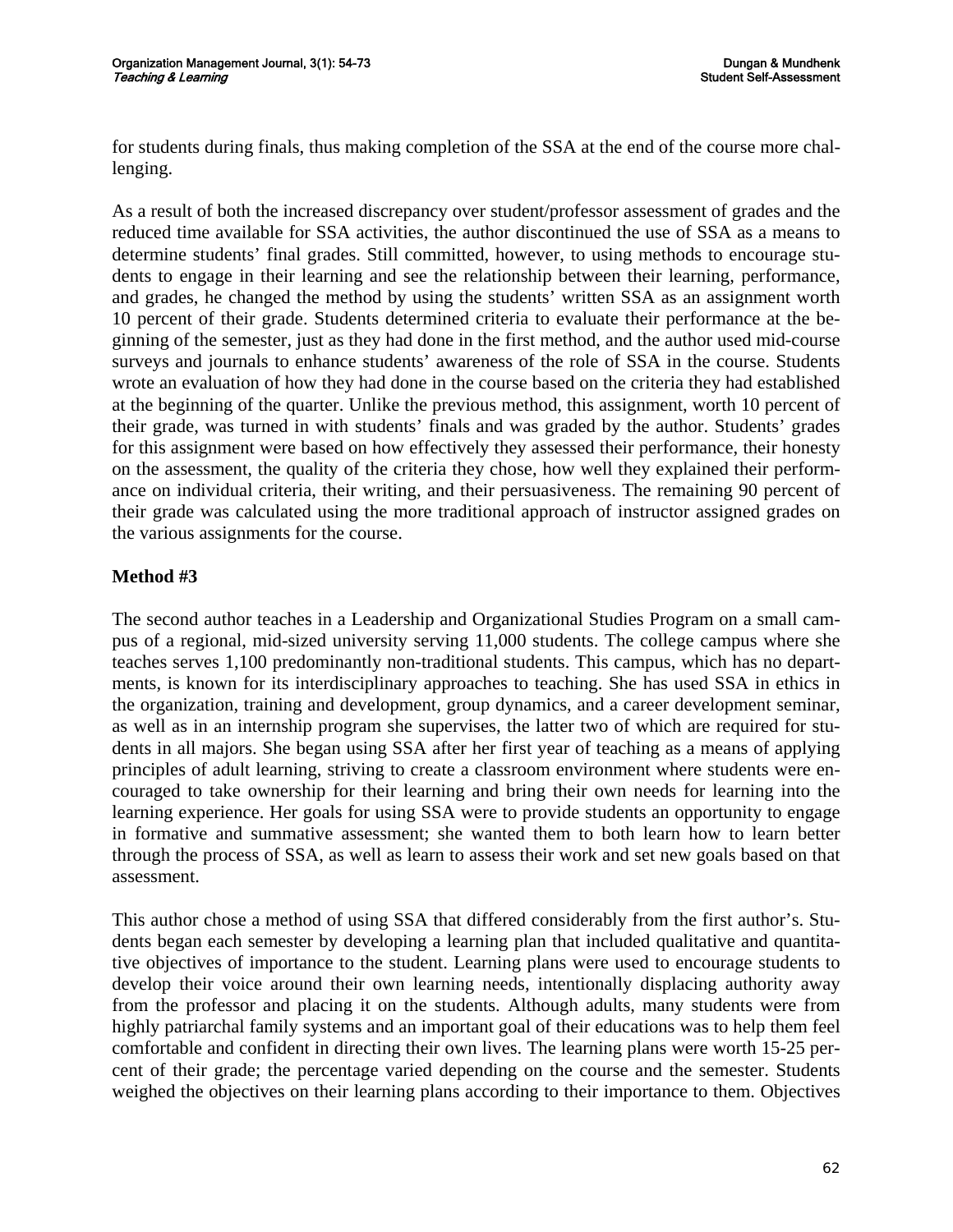could be course content related (such as learning to facilitate a group activity for a group dynamics course) or study-skill related (such as reading all material prior to class). The author did not influence the creation of the learning plans or the points assigned to each objective, except where they were not clear or where there were computational errors. Learning plans were discussed on the first day of class and finalized on the second. Students were given written guidance for creating their learning plans.

Throughout the course, the author had several in-class and one-on-one discussions with students about their learning plans. In addition, she included some writing activities such as a one-page mid-semester paper on the progress students were making with their plans. In some classes she required students to keep journals on their progress. For two courses, students completed an inclass, mid-semester survey to serve as a reflective opportunity to see how they were progressing, and to give the author some indication of their progress and commitment to the process.

At the end of the semester, students were asked to turn in their completed learning plan forms with the points they had given themselves, as well as a two- to three-page reflection paper describing their learning and why and how they arrived at this number of points. Students in two courses also completed an end-of-semester survey on the process.

In addition to encouraging students to take responsibility for their own learning, the author chose SSA because the learning it provided was integral to the learning objectives for some of the courses. For example, students in ethics in the organization had the opportunity to practice making ethical decisions as they assessed their course performance. In training and development, students had the opportunity to think about what it means to be a truly self-directed learner, setting one's own goals and assessing one's own performance. For students in the career development seminar and internship, it gave them the opportunity to engage in a self-assessment process similar to that used by employers who use employee self-assessment as part of their performance management process.

## **Key Themes on Benefits of SSA**

Using Nvivo (QSR International Pty Ltd., 2000), we conducted a content analysis from the data we collected from students' papers and the various surveys, which generated several key themes regarding perceived benefits of SSA. While we had anticipated some of the themes that surfaced, some themes came as surprises to us. Themes also emerged that were not directly related to SSA. We felt these themes were important also, so we included them in our discussion, especially those that related to issues of personal responsibility and reflection. Most interesting to us was that we saw similar themes even though our SSA methods and course content varied substantially.

We identified five major, but overlapping, themes: how SSA provided the opportunity for students to see the transformative impact their education had on them, how SSA acted as a motivator to their performance, how SSA encouraged them to take personal responsibility for their learning, how SSA had impact on their reflections on their learning, and how SSA encouraged students to be more honest and critical about their performance. While the themes clearly show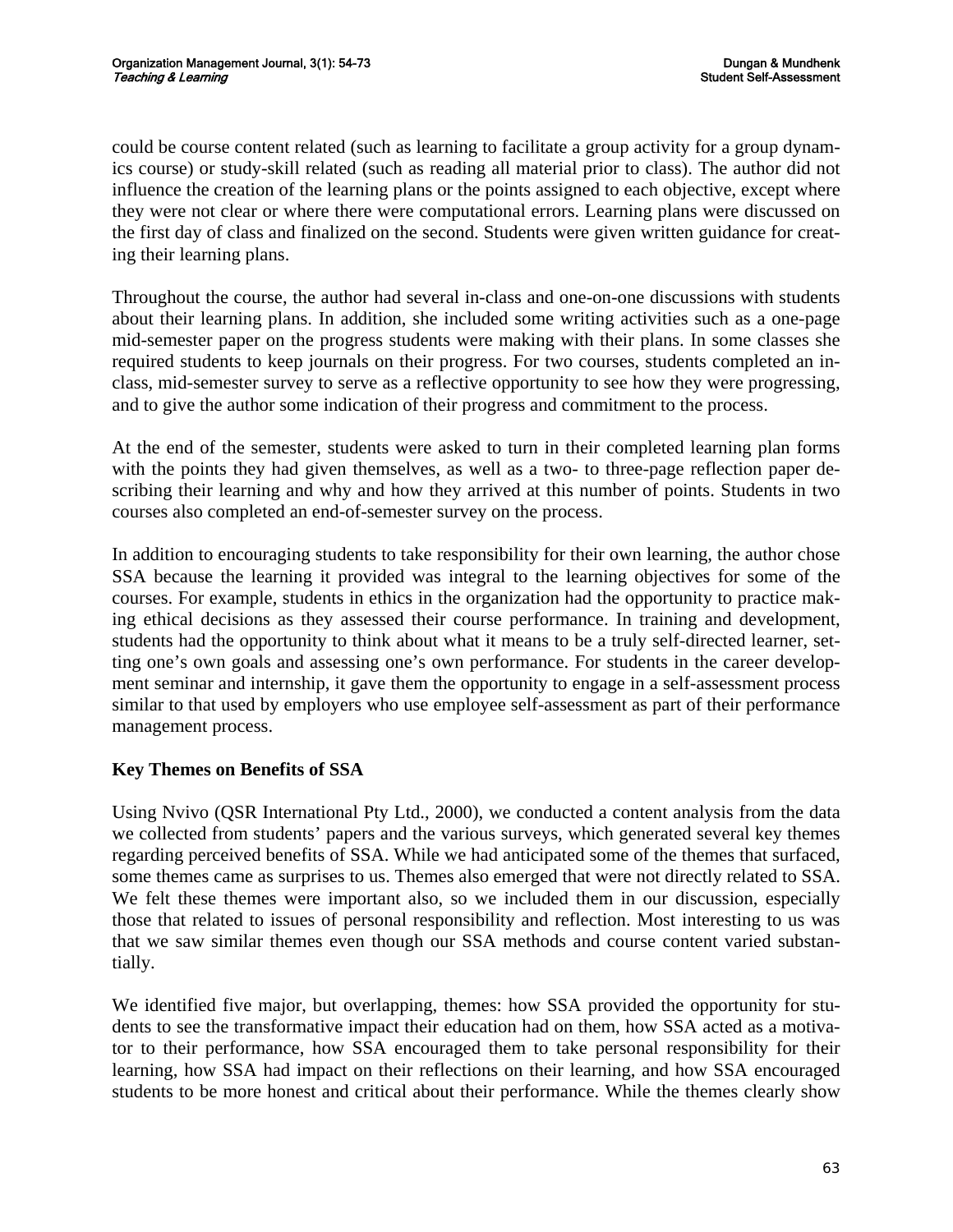how SSA enhanced personal awareness, there is some evidence that it also enhanced student learning of course content as well. Thus these themes reflect formative as well as summative assessment by students.

*Transformative Impact on Students.* SSA provided students with the opportunity to reflect on their learning. Through their reflection, many acquired new understandings that could be described as transformative. We saw examples of this kind of change in many of the comments students made, both written and verbal. Many mentioned making connections that were important to their understanding and meaning making. One student reported:

*In my field, an understanding of business is vital. Some people, especially in my major, find the combination of a class like corporate finance and environmental studies a conflicting combination. I however believe that it is essential to understand both of these sides.* 

Others noted, with pride, that they were able to connect concepts learned in class to life outside the classroom. Another student discovered the benefits of learning in groups saying, "When one group member understands a concept better, then we can learn from each other as well as teach each other." Learning about oneself in addition to the course content was commonly mentioned. As one student reported, "Learning about myself was a part of this class that I did not expect."

Many of the comments addressed what students were able to accomplish. One student commented, "When I think back on what I knew before this class and what I know now it is amazing what can be accomplished in just one term." Another student reported, "I cannot believe what I was able to accomplish this term. I have a huge feeling of accomplishment." Another student saw his accomplishment as a larger part of his life saying:

*It's rewarding to take all the bits and pieces that I've accumulated over the past year and a half and be able to put them altogether and begin to see the big picture. … As young children, we all dream of growing up, going to college, and graduating. Life after college is our dream. College was a goal that I set for myself, at a time that seems so long ago, and here I am at the end. It is an amazing feeling of accomplishment and pride.* 

Some examples demonstrated transformation of thinking. As one student remarked, "The issues that were brought up in class are issues that I had skimmed the surface on for many years. I now have developed in-depth thoughts and strong feelings and beliefs on many of those issues." Perspectives changed on controversial issues. One student noted, "I was pro-euthanasia, but the insight of another group member and the research for the paper made me see differently and I have changed my view on the subject." Minds also broadened, as demonstrated by the comment, "When I hear people talking about issues, whether they are work or other, I find myself wanting to know both sides." Challenged by returning to college, one student wrote metaphorically:

*When I began this course I felt like a caterpillar just creeping along slowly. I was not quite sure what to expect as it had been so long since I had been in class. As*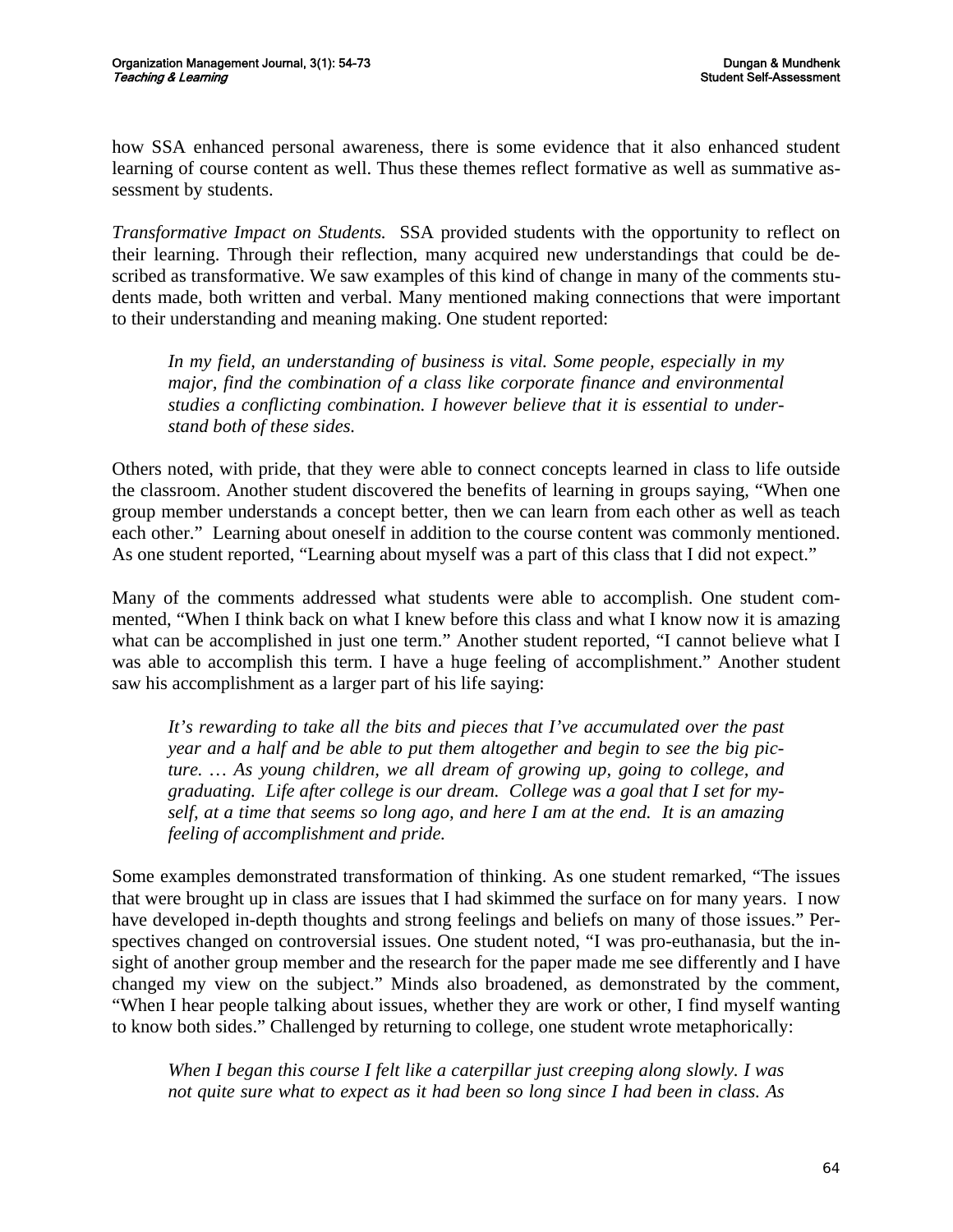*the assignments where completed the chrysalis was spun and over the semester a metamorphosis occurred. As the semester ends I am emerging as a butterfly ready to travel many new roads in education while hopefully soaring to new heights.* 

We heard and saw many of these kinds of comments. Students described, with enthusiasm, their discoveries and dreams. SSA gave them the opportunity to reflect on their learning experience and to know and understand the changes that had taken place in them.

*Performance.* A subset of students were motivated to greater achievement just by the simple presence of self-assessment activities—knowing that they had to write and discuss their own performance. One student commented on the role that SSA played in promoting her achievement, saying, "Having self-evaluation in mind at the early stage of the course keeps reminding you about setting your own goals and ways to accomplish them—this definitely help[s] higher achievement." Another student commented, "I think it's a good idea because you have to be honest with yourself. I want to do good in this class so I have positive things to say in my evaluation." Some expressed feeling empowered by being able to have some impact on their grade. As one student commented, "The fact that I was able to have some say as to what my final grade in the course would be was also very helpful to me." One student appreciated the opportunity to be able to communicate his feelings of personal success with the instructor, stating, "I feel good because it's a way or method of telling you what I have done throughout the course and what I've learned and having you to actually listen and hear me out, while taking everything in consideration."

SSA clearly motivated some students to perform better. During a mid semester survey, 13 percent of the students commented that SSA had been a motivating factor in their performance; by the end of the semester the responses had risen to nearly one-third. However, since two thirds said SSA had no impact, positive or negative, on their motivation, we suggest that SSA's effects on motivating performance may be more applicable to a sub-set of the population. One possibility is that students whose performance is motivated by SSA are more extrinsically motivated.

*Personal Responsibility.* SSA provided students with the opportunity to reflect on the quality of their work and their level of personal responsibility. Some students discussed their disappointment with themselves. One student noted, "The scores that I received from the assigned projects in the class I am disappointed with, but I take full responsibility for that." Another noted, "I am sure that my lack of enthusiasm and interest in my group somewhat hindered my learning experience…However, that is no excuse, because I could have stepped up and taken charge." Other comments were: "I started out running, but bad judgment slowed me down," "I am disappointed with it but I take full responsibility ...," and "My experience with group 8 has been difficult at best, not for any fault of the group, but for my own shortcomings." One student was quite introspective about her lack of personal responsibility, saying that, "instead of trying to answer, I would just sit there and scratch my head with a blank look when I know you wanted us to struggle to find the answer." We viewed these comments as an important first step for students making sense of their role as learners.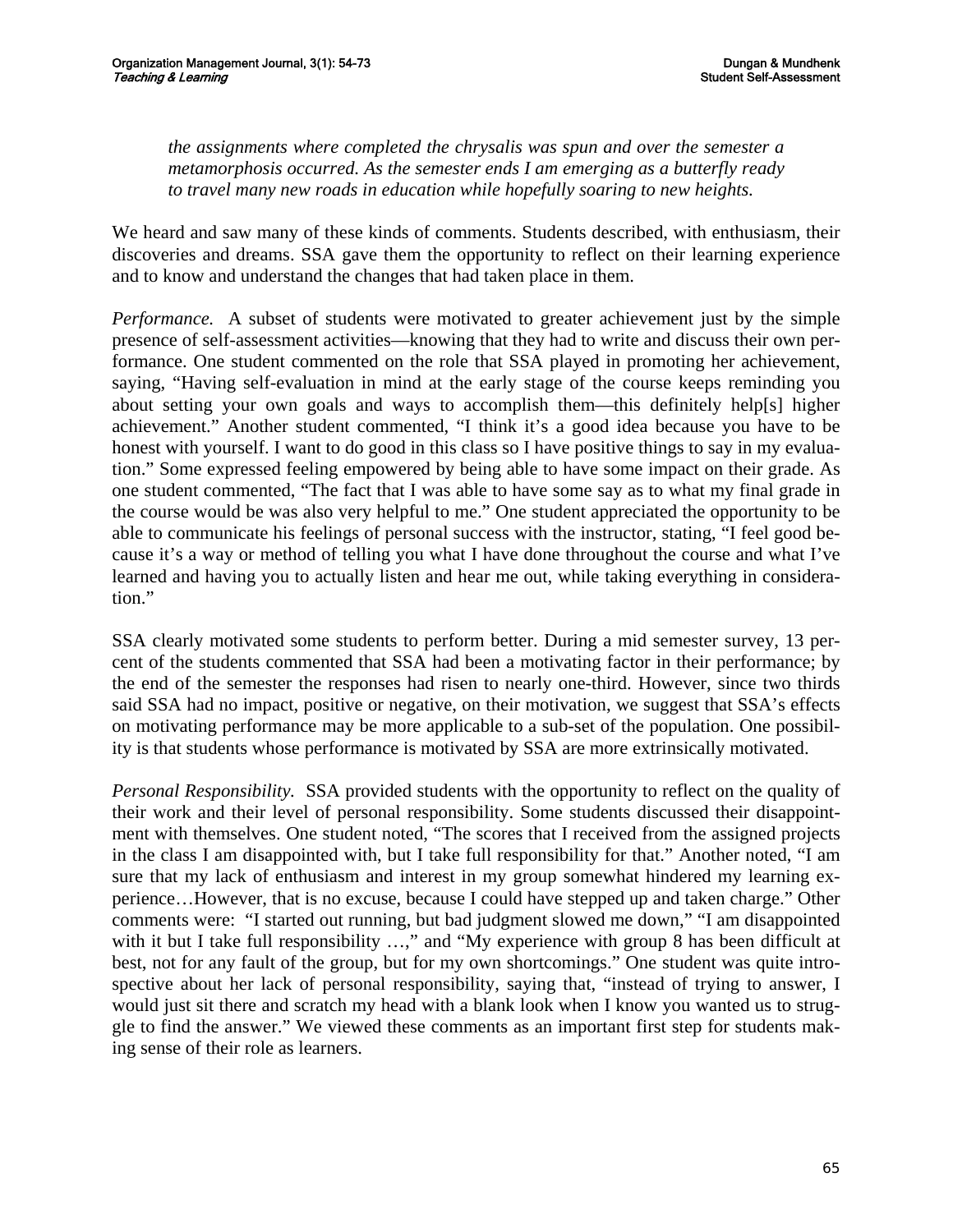Some students spoke of the problems they had and the ways they resolved them. One student noted, in response to a problem, that "after the first two weeks I became more confident in helping my group members." Another reported, "I was having problems understanding much of the information in the chapters so I searched outside sources to help clarify." Students discussed changes they would make, such as the comment from one student who said, "I will look to do things differently in the future." One student's comment demonstrates how motivated she was to take personal responsibility for her work. She stated, "I looked at my personal goals and knew that I needed to be true to myself. From then on I was fully prepared every week with all the information for the next class." One student revealed his acknowledgment that he needed to change his behavior, stating, "Especially, I need to work with people; participating in both class and group discussion as well as talking more with people. I also realize that I should manage my time better since coming to class late is a bad manner."

Not all students took responsibility for their work, providing excuses for poor quality work in their SSAs. As one student commented, "Due to two members of the group having to be out of town that next week-end and schedules, we were only able to meet for a total of eight hours over several days to put our case together and to rehearse." Another student noted, "As mentioned above our group presentation suffered from a lack of time to prepare it and to practice it due to getting the case late and people not being able to get together to… assemble and practice it." Notably, these comments were rare.

*Reflections on their Learning.* One theme that was very consistent was how SSA encouraged students to be reflective learners about themselves as well as what they were learning. One such example was a comment made by a student who said, "This assignment has been interesting. I really got to reflect on myself as a student."

Some comments addressed their learning of content. As one student noted, "I just noticed that in these cases my understanding is much deeper and more long term if I figured them out myself." Another said, "The biggest key for me to understanding the material after learning it was to do my homework that very same day instead of procrastinating until the very last minute." Other comments were: "Material we discussed enabled me to begin to look at individual parts while understanding how they fit together," "They were a challenge, but this was an area that I really needed and wanted to understand," and "You really have to comprehend everything you read and not just read something because you have to."

Other comments focused on how students had come to understand their process of learning. One student commented, "My way of learning the out of class part of it was trying to do the homework and then bringing it to class and learning what it was that I did wrong." Another remarked, "The book, however, was a bit of a struggle for me. I have always depended on class lectures to guide me through the material. However, this was not possible for the scope of the class." A student used to traditional modes of teaching commented, "I have to admit that I was a bit skeptical at first, when I realized that there were no tests, and that most of my work would consist of reading, sharing in groups, and forming my own opinions about ethical issues." From another student we heard, "This class has also taught me that participating in class can actually improve being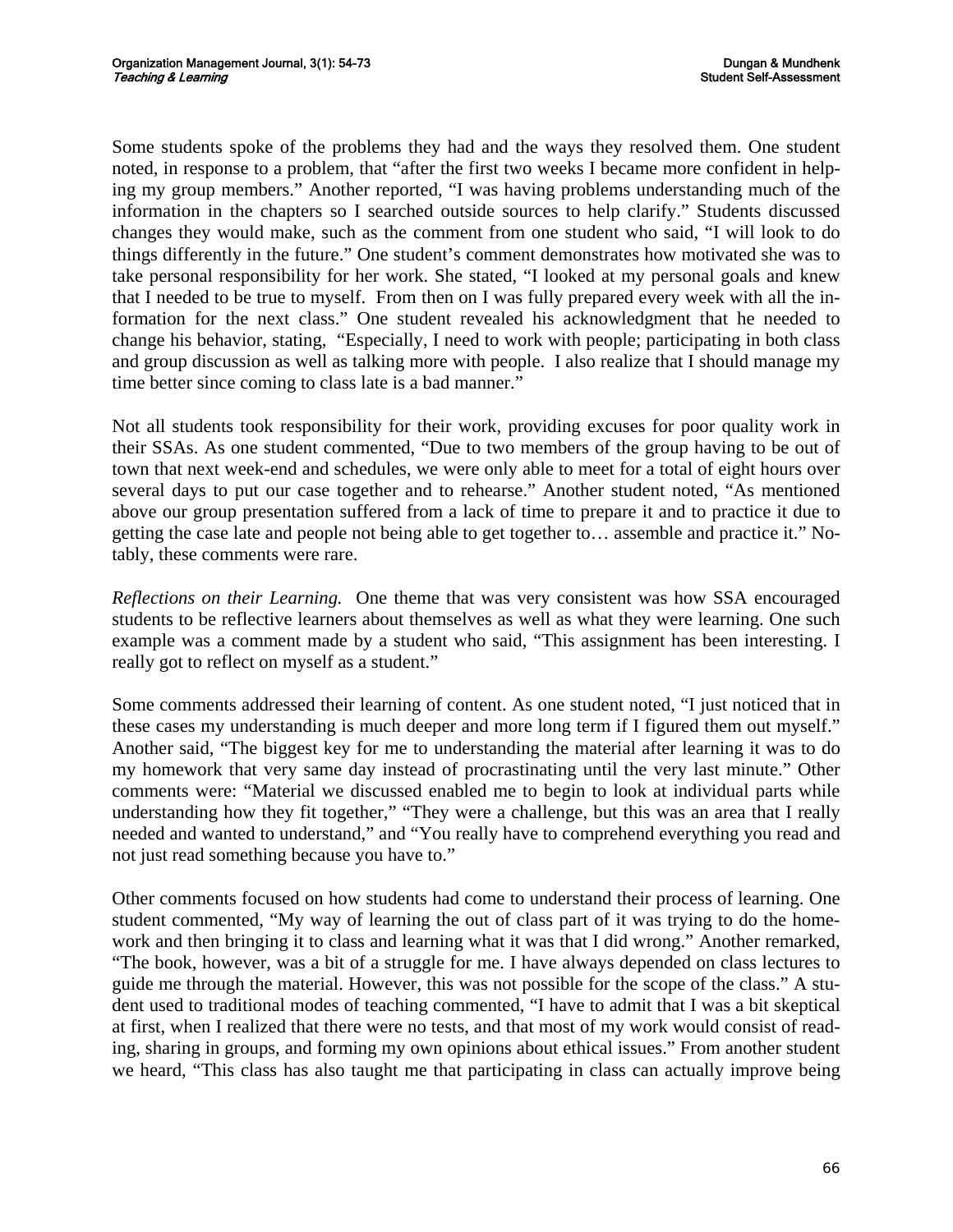able to understand the topic." Another reflection demonstrates a student's new understanding of how she learned:

*Sometimes I would not get the homework on the first try but I would always make sure that by the end of class I knew how to do it. Also at home I would look at the problem again and make sure I really understood the problem. This helped me throughout the entire term.* 

Some comments were more personal in nature. One student remarked, "I was worried that I would get burned out, but I only developed more enthusiasm for this course. I found myself anxious to try to apply my new knowledge to my place of work, and my personal financing." Another commented, "For some reason, some of the students from the other groups created an intimidating environment for me, resulting in me not contributing as much as I normally would." Another stated, "For some reason, over the past couple of years I've become more timid and not as willing to talk when the environment is uncomfortable for me. However, I need to overcome this fear and not be afraid to speak my mind no matter who I'm around."

Other comments indicated students' optimism, as demonstrated by one student, "I find it difficult to speak my opinion or to give an idea because of a little fear I have of what they will think of it. I am getting better." And others said: "I feel that through setting small goals, I was better able to accomplish what I had set before myself," "This is something that I will struggle with through out life and I will have to keep working towards improving my skills," "I am much more observant of my own as well as others' behavior at work and school," and "I'm a very self-motivated, determined, hard worker with high hopes and ambitions for myself so I don't expect anything less than perfect. I realize that this is not always possible. However, I can strive to achieve my goals." From another student we heard:

*At first I was hesitant to give advice because I was unsure of how well I understood the course. However, after the first two weeks I became more confident in helping my group members. I would go over the homework with them in class to help them better understand it.* 

There were several comments that reflect students' growing understanding of themselves as learners:

*I came into this class knowing that in order for me to succeed, I was going to have to participate as much as possible. At the beginning of the term I wasn't really attempting to get involved in class. I figured that I could just sit back and blend in like all my other classes. However I soon came to realize that I was going to really have a hard time unless I became more involved.* 

*Quality of work is an issue that I struggle with. I feel as though there are two standards: grading standards and my standards. I don't ever feel as though I reach my full potential, so it is very hard for me to feel 'great' about my work. This is both a negative and positive personality characteristic.*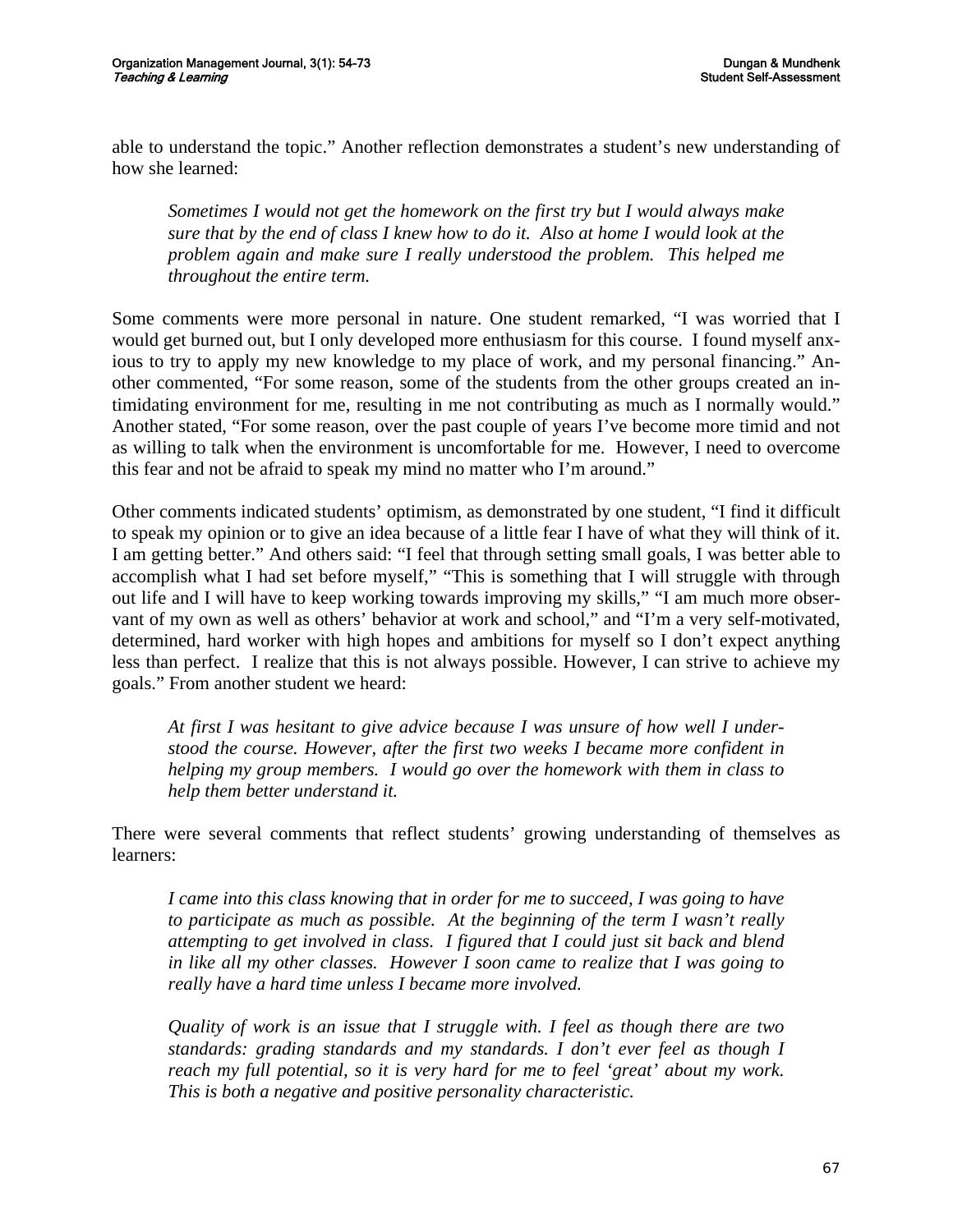One student reflected on his improved work habits. Talking about having difficulty getting up for an 8 a.m. class, he said:

*I think that was because I was simply tired and not used to getting up that early. But as the term went on I got more used to it and my ability to concentrate grew and I actually liked the idea of being done with class that early in the morning. I got a lot more done and out of my days.* 

Many students commented on how much they appreciated the opportunity to do an SSA. One student described how he benefited from the SSA by stating:

*Thank you for a wonderful term and allowing me to evaluate myself and tell you how I feel about the class and my individual accomplishments. This has allowed me to reflect on my accomplishments and decide whether I met all the goals that I set for myself. I feel that I accomplished my goals and am proud of myself.* 

*Honesty and Self-criticism.* Despite the reality that students' SSA could result in a lower grade than desirable, most students were remarkably honest in their assessments and critical of their performance when appropriate. As one student noted, "I would guess that there is no right or wrong way to do this as long as I am honest with myself and everyone else." From two students we heard, "I could accept this [receiving a grade higher than she would assign to herself] much better if I knew that we had the highest quality product but we didn't and I knew it" and "My weighted average grade came out to be 80.5%, which in all honesty, I felt was a little too high."

Other comments included: "Figuratively speaking this [85%] is correct, but in retrospect I feel that even one missed day can drastically hinder the learning experience," "I personally believe school is work; if I miss days flagrantly I will be fired or failed," "I was not a good student in this class until the last few weeks," and "Organization is something I could have done much better." Other students admitted, "Waiting until the last minute to get things done in this class was my underlying theme; I did procrastinate a lot" and "… at this point I can see that I could have done much more."

Many students described how their procrastination or failure to complete the assignments led to poor performance and then took full ownership for the result. One student commented, "As this is my senior year and second to last term I have greatly increased my procrastination habits and decreased my study time." Another candidly admitted,

*There isn't much to say here. I did a horrible job at keeping up with my readings. When the term first started I was reading each chapter twice before coming to class. Then I got my first exam back and decided that I could relax for a couple of chapters. The result of this stupid technique is present in my second exam score. By far this was the weakest point of my term.*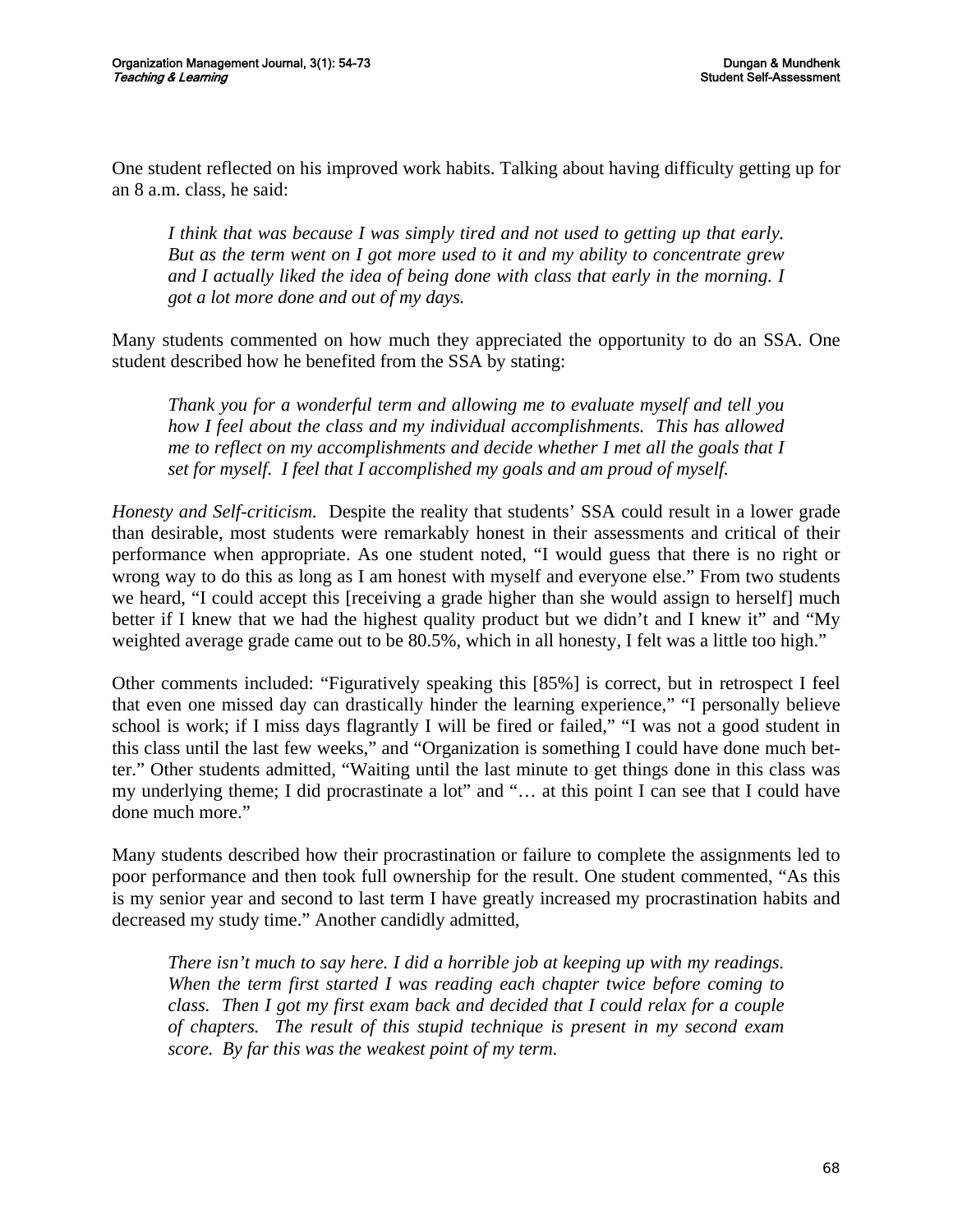One student wrote about his priorities in a philosophical manner, explaining the reason for his poor performance without attempting to make excuses for it:

*One thing that has put me in a different category than most has been the fact that I am attending school here... for only one year on exchange from New York. Because of this I feel like I can't let the outside [recreation] opportunities pass me*  by. I am in a great place with the surroundings dream like. I am not the kind of *student that lets school and work dominate my life. I need other stimulation. I don't think so, but my schoolwork may have been sacrificed a little because of the outside opportunities. I would be foolish not to think otherwise. I have tried to stay focus[ed] on school as much as possible. I have tried to live a balanced life between work and play. But I have also tried to see and do as much as I can.* 

A student who clearly struggled with the process stated:

*Writing self-evaluations has never been an easy task for me. There is always a part of me that wants to be humble, and yet there is always a part of me that thinks that I have tried my hardest, and done my best. However, somewhere there is a middle ground, that is the absolute brutal truth, that is not always easy to own up to.* 

#### **Discussion**

We believe SSA is an important pedagogical tool that can help management and leadership students become more self-aware and engaged in their own learning. As it is with other professional programs, we believe an important goal of management education is to foster an understanding of and the skills needed for assessing one's learning and needs for further learning. This is particularly true today as new graduates enter into the workforce supervised by managers with large spans of control, working in cultures that expect a high degree of independence and the ability to be self-directing in learning.

Our preliminary findings suggest that SSA might be useful as a pedagogical tool to help students become more self-aware and self-managing. Thus, using SSA might help students take better advantage of their educations, as well as prepare them for transition into professional life. For this reason, we are encouraged by our preliminary findings and encourage further study on its use with management students.

There are, however, challenges to future researchers of SSA. Despite the wide range of studies conducted in many settings among various disciplines and programs, there is a paucity of methodological consistency in these studies. There is also little consistency in goals or desired outcomes. We were able to find only two studies that have examined the use of SSA in management curricula, and one dealt with a graduate class. Thus, there are no methodological models available for use in undergraduate management classes. We are forced to use methods from other disciplines or create methodologies that appeal to our own needs, goals, and desired outcomes.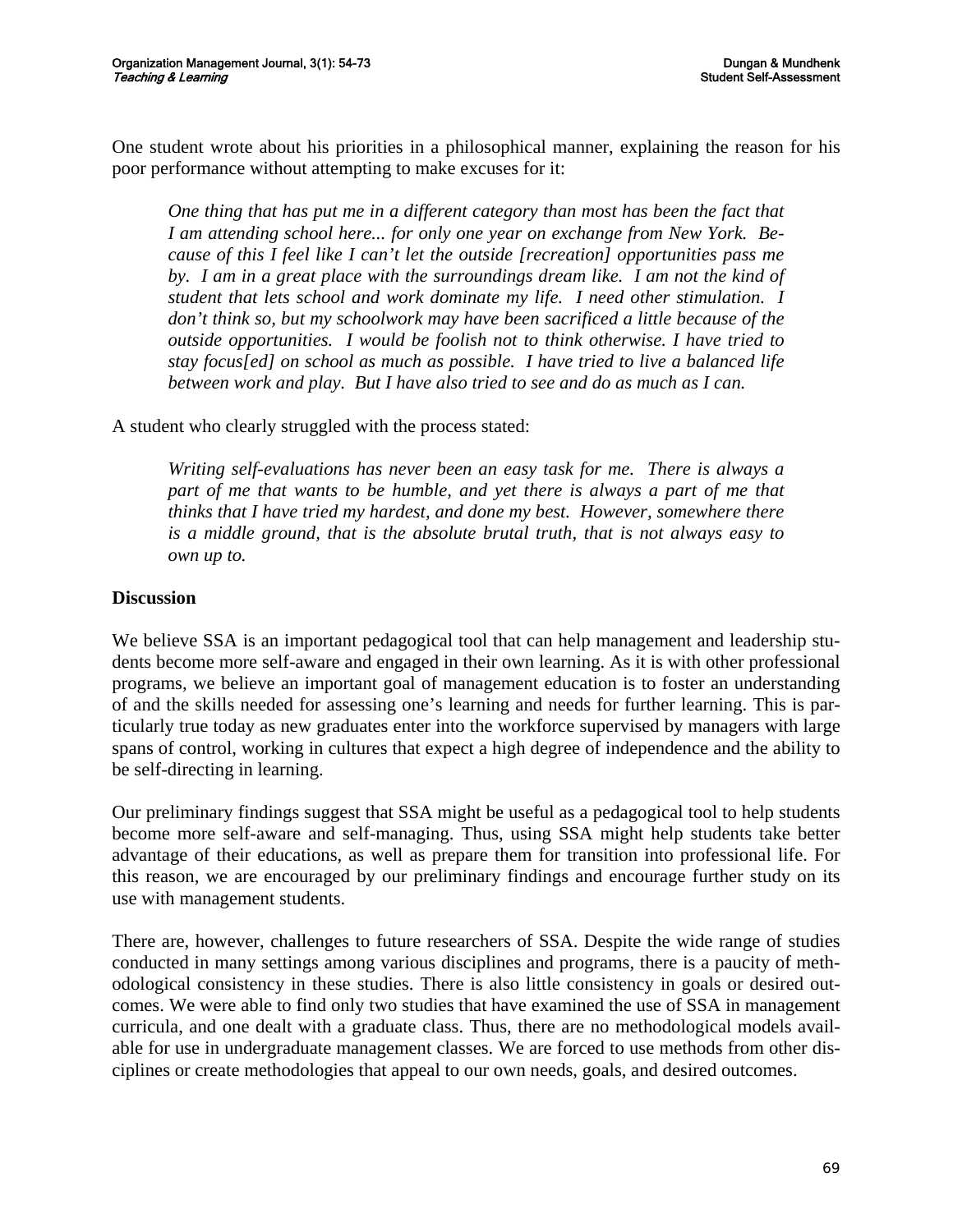In conducting this case study, we chose to create our own methods. While we had hoped to find a single method we could subject to further study, our own differences and contexts led us down different methodological paths. What surprised us both was how similarly effective we both found our methods to be, based on the qualitative data we collected, as well as our observations made in and out of class. Perhaps, as Boud (1995) stated, that the reason "…work on self assessment will not disappear is that it is not associated with a very specific set of practices" (p. 214).

Whether or not this is true, we have questions we hope would be answered in further study:

- Is there a consistent set of program and/or course goals and desired outcomes that SSA can achieve more effectively than professor-directed assessment? If so what are they?
- Can a single SSA methodology be used to achieve those goals and outcomes? If so, will it allow studies to be generalizable to other management programs regardless of their size, cultural factors, and administrative differences, allowing the discipline to create best practices?
- Should several methodological designs be tested to accommodate different contexts (length of semester, student demographics, grading policies)?
- What are the institutional barriers to using SSA? Are there management programs where SSA should not be used? Why?

# **Conclusion**

This article has addressed the use of student self-assessment as a pedagogical tool for enhancing students' engagement in their learning, especially self-directing and self-managing behaviors. Our aim in using SSA was to help students develop the skills needed to become life-long learners through the process of setting goals, establishing criteria for successful outcomes, and reflecting on their learning and needs for further learning.

In order to accomplish our goals, we used SSA in multiple methods, in part because of our different contexts, styles, and student populations and in part because we employed an iterative process of continually evaluating our methods and making appropriate changes to improve them. Our own experiences, as well those reported by authors in the literature on SSA, support the notion that SSA provides strong benefits for students regardless of the method used. In each of the methods we used, SSA provoked positive responses from students, despite the initial discomfort experienced by some who had not conducted a self-assessment in either a course or in the workplace.

Qualitative data from student surveys, reflection papers, and our discussions with students provide considerable support for the benefits of SSA. Using Nvivo (QSR International Pty Ltd., 2000), software designed for qualitative data analysis, five major, but overlapping, themes emerged: how SSA provided the opportunity for students to see the transformative impact their educations had on them, how SSA acted as a motivator to their performance, how SSA encouraged them to take personal responsibility for their learning, how SSA had impact on their reflec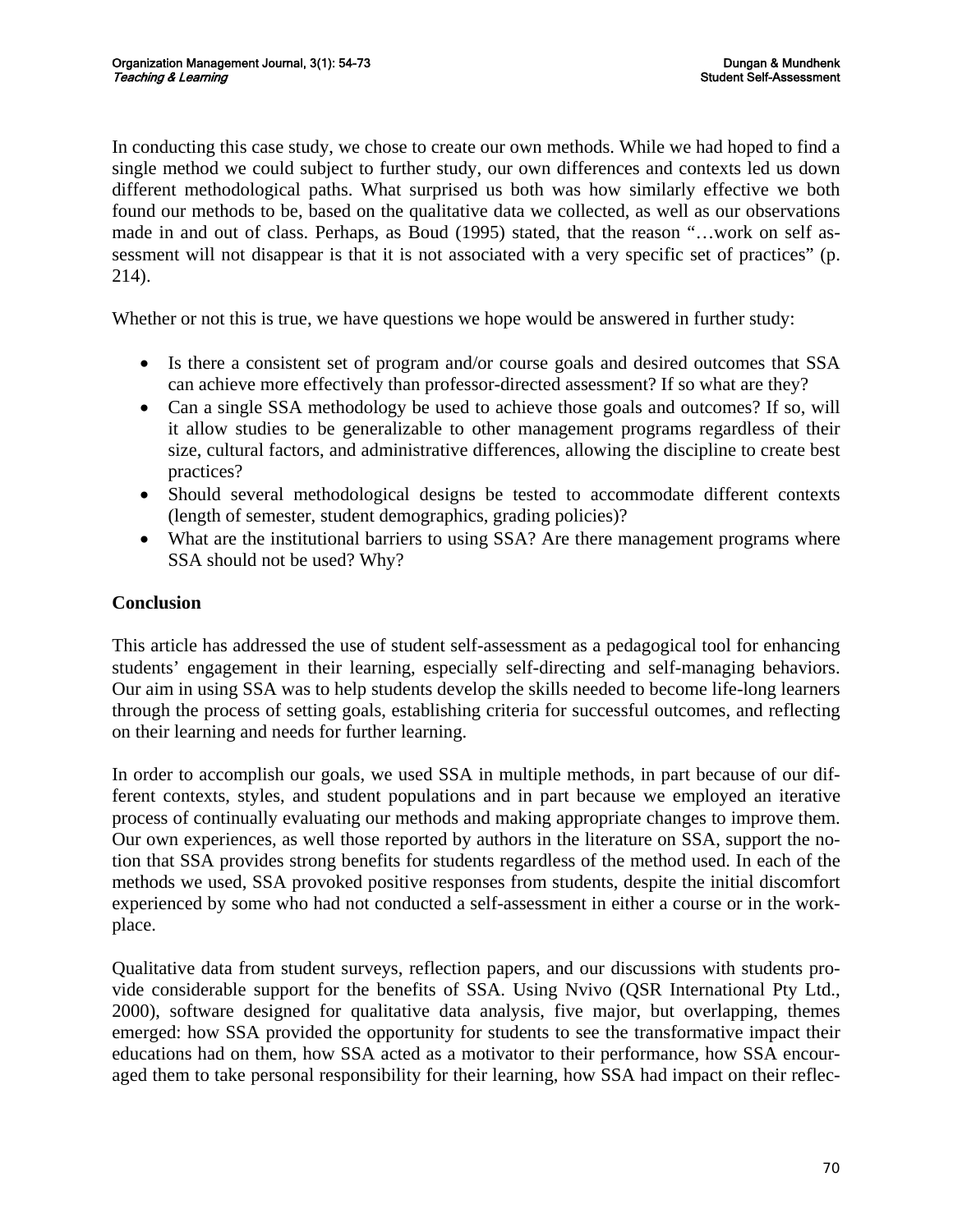tions as learners, and how SSA encouraged students to be more honest and self-critical about their performance.

Given the strong support for SSA used in multiple methods in the literature and the strong responses we obtained from students using our different methodologies, we have tentatively concluded that the process of using SSA may have its own intrinsic value separate from the method chosen. By this we mean that the mere act of using SSA may result in higher student engagement in learning than professor-driven assessment only. Until there is further investigation, we can only speculate about this. We are encouraged by our students' responses to SSA and intend to further our work in this area.

#### **REFERENCES**

- Adams, C., & King, K. (1995). Towards a framework for student self-assessment. *Innovations in Education and Training International, 32* (4), 336-343.
- Allen, D. D., & Flippo, R. F. (2002). Alternative assessment in the preparation of literacy educators: Responses from students. *Reading Psychology, 23* (1), 15-26.
- Ben-Chaim, D., & Zoller, U. (1998). Student self-assessment in HOCS science examinations: Is there a problem? *Journal of Science Education and Technology, 7* (2), 135-147.
- Blowers, P. (2003). Using student skill self-assessments to get balanced groups for group projects. *College Teaching, 51* (3), 106-110.
- Boud, D. (1995). *Enhancing learning through self assessment*. London: Kogan Page.
- Boud, D. (2000). Sustainable assessment: Rethinking assessment for the learning society. *Studies in Continuing Education, 22* (2), 151-167.
- Boud, D. (2001). Using journal writing to enhance reflective practice. *New Directions for Adult & Continuing Education, 90* (Summer), 9-17.
- Elwood, J., & Klenowski, V. (2002). Creating communities of shared practice: The challenges of assessment use in learning and teaching. *Assessment & Evaluation in Higher Education, 27* (3), 243-256.
- Gopinath, C. (1999). Alternatives to instructor assessment of class participation. *Journal of Education for Business, 75* (1), 10-14.
- Gordon, M. J. (1992). Self-assessment programs and their implications for health professions training: The use of self-assessment schedules in negotiated learning. *Academic Medicine, 67* (10), 672-679.
- Haswell, R. H. (1993). Student self-evaluations and developmental change. *New Directions for Teaching and Learning, 56* (Winter), 83-99.
- Knowles, M. S. (1990). *The adult learner: A neglected species* (4th ed.). Houston: Gulf Pub. Co.
- Knowles, M. S., Holton, E., & Swanson, R. A. (1998). *The adult learner: The definitive classic in adult education and human resource development* (5th ed.). Houston: Gulf Pub. Co.
- Larisey, M. M. (1994). Student self-assessment: A tool for learning. *Adult Learning, 5* (6), 9-10.

Lasonen, J. (1995). A case study of student self-assessment in upper secondary education. *Contemporary Issues of Occupational Education in Finland* (pp. 199-215). Jyvaskyla, Finland: University of Jyvaskyla (available from ERIC document # ED 386561).

Lewin, K. (1946). Action research and minority problems. *Journal of Social Issues, 2* (4), 35-46.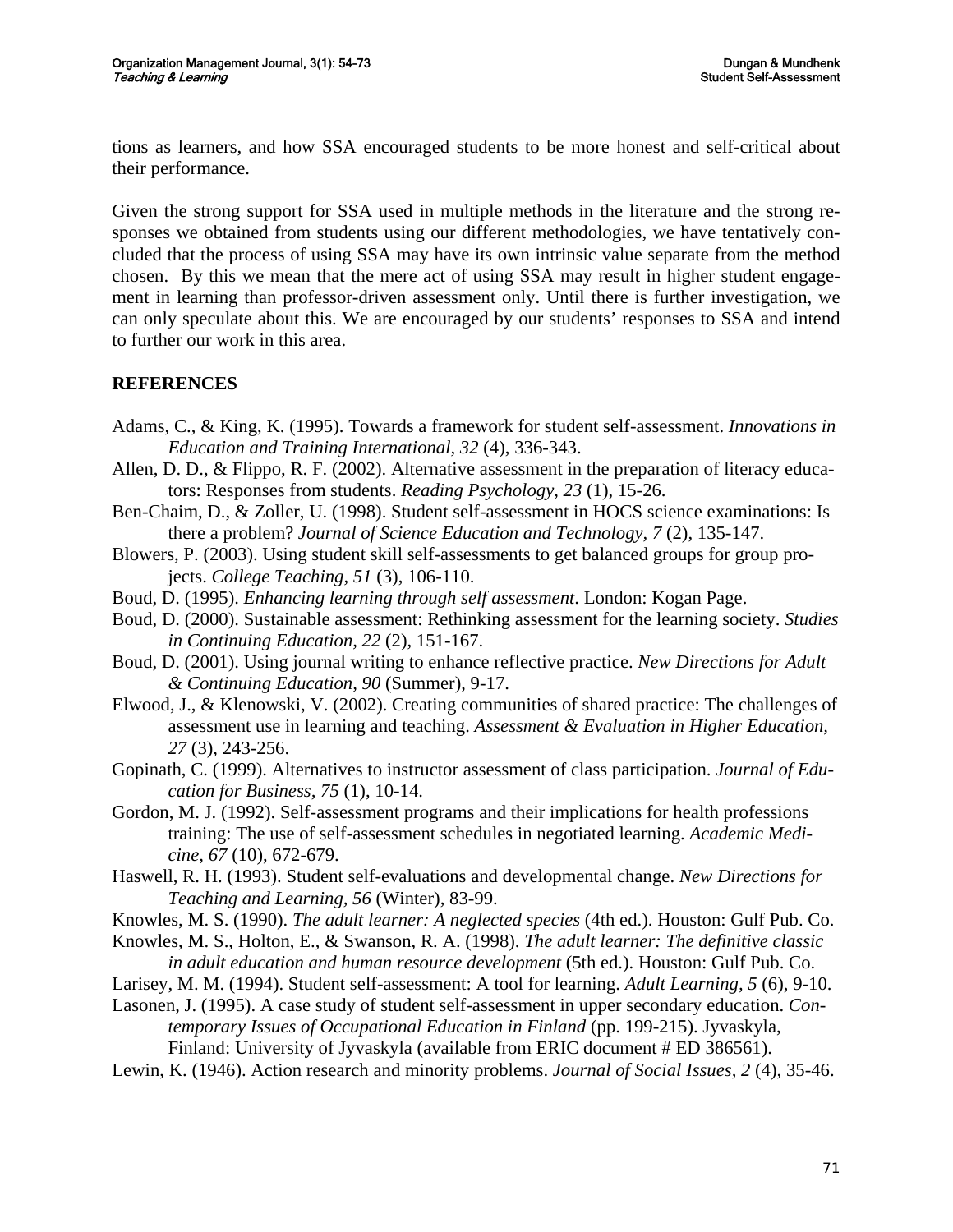- Longhurst, N., & Norton, L. S. (1997). Self-assessment in coursework essays. *Studies in Educational Evaluation, 23* (4), 319-330.
- MacGregor, J. (1993a). Learning self-evaluation: Challenges for students. *New Directions for Teaching and Learning, 56* (Winter), 35-46.
- MacGregor, J. (1993b). Student self-evaluation: Fostering reflective learning. *New Directions for Teaching and Learning, 56* (Winter), 1-4.
- McNiff, J. (1993). *Teaching as learning: An action research approach*. London: Routledge.
- McNiff, J. (1999). *Action research: Principles and practice*. London: Routledge.
- McVarish, J., & Solloway, S. (2002). Self-evaluation: Creating a classroom without unhealthy competitiveness. *Educational Forum, 66* (3), 253-260.
- Oldfield, K. A., & MacAlpine, J. M. K. (1995). Peer and self-assessment at tertiary level: An experiential report. *Assessment & Evaluation in Higher Education, 20* (1), 125-132.
- Orsmond, P., Merry, S., & Reiling, K. (1997). A study in self-assessment: Tutor and students' perceptions of performance criteria. *Assessment & Evaluation in Higher Education, 22*  (4), 357-369.
- Orsmond, P., Merry, S., & Reiling, K. (2000). The use of student derived marking criteria in peer and self-assessment. *Assessment & Evaluation in Higher Education, 25* (1), 23-38.
- Orsmond, P., Merry, S., & Reiling, K. (2002). The use of exemplars and formative feedback when using student derived marking criteria in peer and self-assessment. *Assessment & Evaluation in Higher Education, 27* (4), 309-323.
- Palomba, C. A., & Banta, T. W. (1999). *Assessment essentials: Planning, implementing and improving assessment in Higher Education*. San Francisco: Jossey-Bass.
- QSR International Pty Ltd. (2000). NVivo qualitative data analysis program (Version 1.3). Melbourne, Australia.
- Schmuck, R. A. (1997). *Practical action research for change*. Arlington Heights, IL: Skylight Professional Development.
- Schmuck, R. A. (2000). *Practical action research: A collection of articles*. Arlington Heights, IL: Skylight Professional Development.
- Schon, D. (1983). *The reflective practitioner*. New York: Basic Books.
- Soldner, L. B. (1997). Self-assessment and the reflective reader. *Journal of College Reading and Learning, 28* (1), 5-11.
- Stefani, L. A. (1992). Comparison of collaborative self, peer and tutor assessment in a biochemistry practical. *Biochemical Education, 20* (3), 148-151.
- Stefani, L. A. (1998). Assessment in partnership with learners. *Assessment & Evaluation in Higher Education, 23* (4), 339-350.
- Stringer, E. T. (1999). *Action research* (2nd ed.). Thousand Oaks, CA: Sage.
- Sullivan, K., & Hall, C. (1997). Introducing students to self-assessment. *Assessment & Evaluation in Higher Education, 22* (3), 289-305.
- Taras, M. (2002). Using assessment for learning and learning from assessment. *Assessment & Evaluation in Higher Education, 27* (6), 501-510.
- Taylor, J. A. (1998). Self test: A flexible self assessment package for distance and other learners. *Computers & Education, 31* (3), 319-328.
- Waluconis, C. J. (1993). Self-evaluation: Settings and uses. *New Directions for Teaching and Learning, 56* (Winter), 15-33.
- Whyte, W. F. (1991). *Participatory action research*. Newbury Park, CA: Sage.